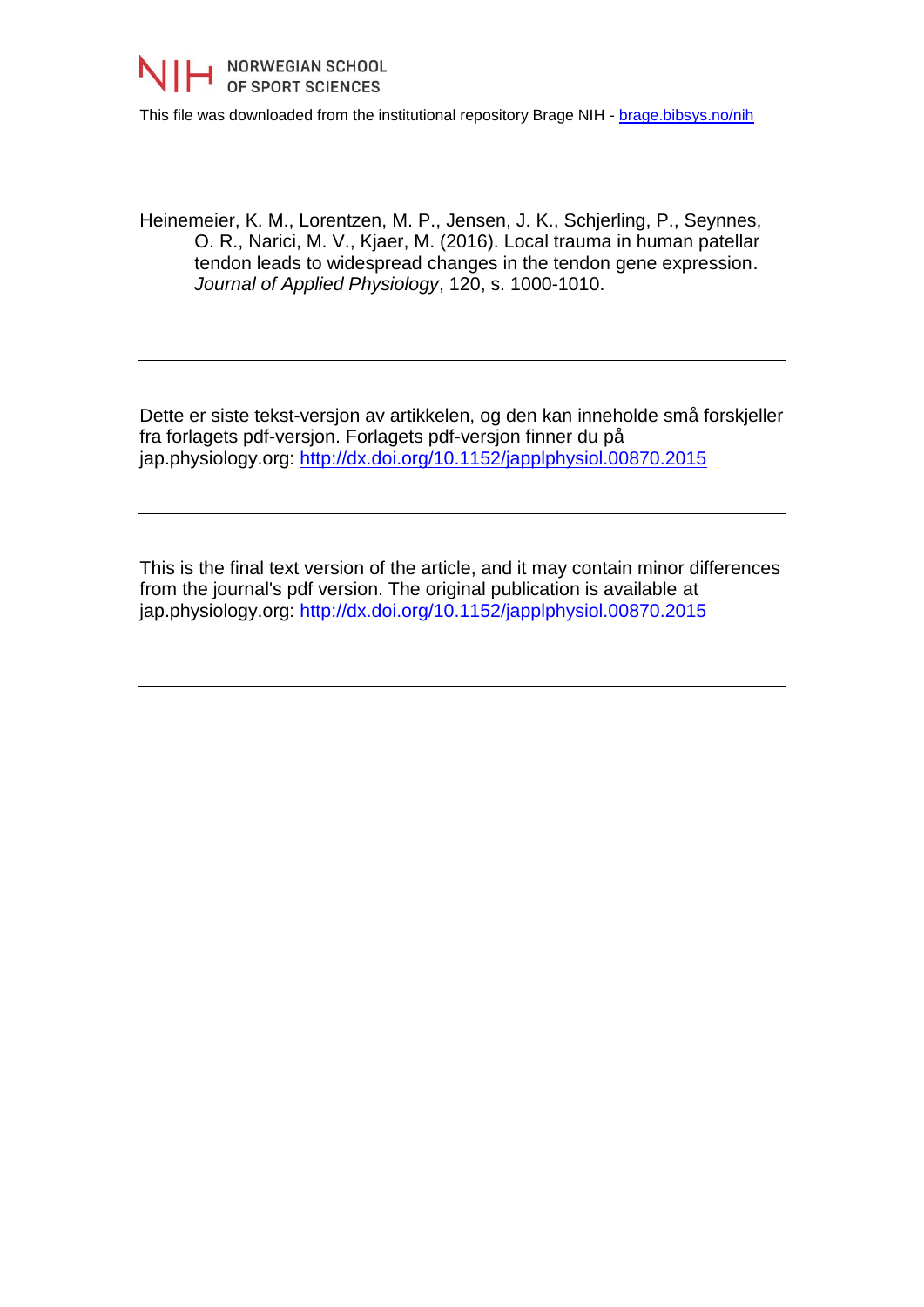# 1 **Local trauma in human patellar tendon leads to a widespread increase in**  2 **tendon cell activity**

3

- 4 Katja M. Heinemeier<sup>1,2\*</sup>, Marc P. Lorentzen<sup>2</sup>, Jacob K. Jensen<sup>2</sup>, Peter Schjerling<sup>2</sup>, Olivier R.
- 5 Seynnes<sup>3</sup>, Marco V. Narici<sup>4</sup> and Michael Kjaer<sup>2</sup>.

# 6

- $10^{-1}$  Department of Biomedical Sciences, Center for Healthy Aging, Faculty of Health and Medical
- 8 Sciences, University of Copenhagen, Denmark
- 9 <sup>2</sup> Institute of Sports Medicine, Department of Orthopaedic Surgery M, Bispebjerg Hospital, Center
- 10 for Healthy Aging, Faculty of Health and Medical Sciences, University of Copenhagen, Denmark
- <sup>3</sup> Department of Physical Performance, Norwegian School of Sport Sciences, Oslo, Norway
- 12
- 13 <sup>4</sup> Institute for Biomedical Research into Human Movement and Health, Manchester Metropolitan
- 14 University, Manchester, United Kingdom
- 15
- 16 17
- 18 \*Corresponding author:
- 19 Katja M. Heinemeier
- 20 Email: kh@sund.ku.dk
- 21 Institute of Sports Medicine
- 22 Bispebjerg Hospital
- 23 Building 8, 1. Floor
- 24 Bispbjerg Bakke 23
- 25 2400 Copenhagen NV

26

- 27 Running head (60 ch)
- 28 Tendon trauma activates tendon cells
- 29
- 30
- 31 **Keywords**
- 32 Trauma
- 33 Total RNA
- 34 Injury
- 35 Tendon fat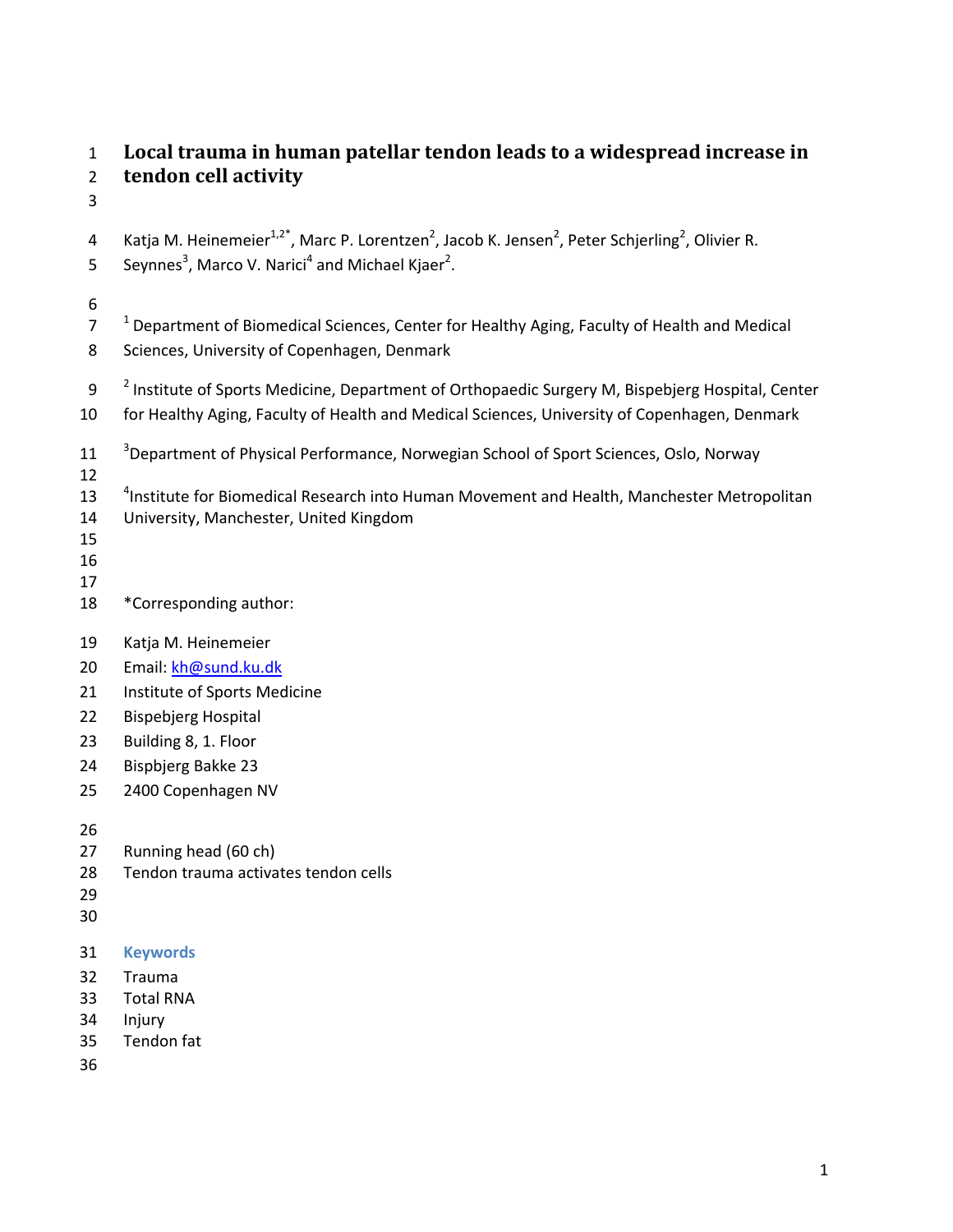# 37 **Abstract (250 words max)**

38 Low cellular activity and slow tissue turnover in human tendon may prolong resolution of 39 tendinopathy. This may be stimulated by moderate localized traumas such as needle penetrations, 40 but whether this results in a widespread cellular response in tendons is unknown. In an initial 41 hypothesis-generating study, a trauma-induced tendon cell activity (increased total RNA and 42 collagen I mRNA) was observed after repeated patellar tendon biopsies in young men. In a 43 subsequent controlled study, 25 young men were treated with two 21-gauge needle penetrations 44 (n=13, needle group (NG)) or one 14-gauge needle biopsy (n=12, biopsy group (BG)) in one patellar 45 tendon. Four weeks later biopsies were taken from treated (5 mm lateral from trauma site) and 46 contralateral tendons for analyses of RNA content (ribogreen assay), DNA content (PCR based), 47 and gene expression for relevant target genes (Real-time RT-PCR) (NG, n=11 and BG, n=8). 48 Intervention increased RNA content, and mRNA expression of collagen I and -III and TGF-ß1 49 (p<0.05), with biopsy treatment having greatest effect (tendency for RNA and collagen I). Results 50 for DNA content were inconclusive, and no changes were detected in expression of Insulin like 51 growth factor-I, connective tissue growth factor, scleraxis, decorin, fibromodulin, tenascin-C, 52 tenomodulin, VEGFa, CD68, IL-6, MMP12 and MMP13. In conclusion, a moderate trauma to a 53 healthy human tendon (e.g. biopsy sampling) results in a widespread up-regulation of tendon cell 54 activity and their matrix protein expression. The findings have implications for design of studies on 55 human tendon, and may provide perspectives in future treatment strategies towards 56 tendinopathic conditions.

57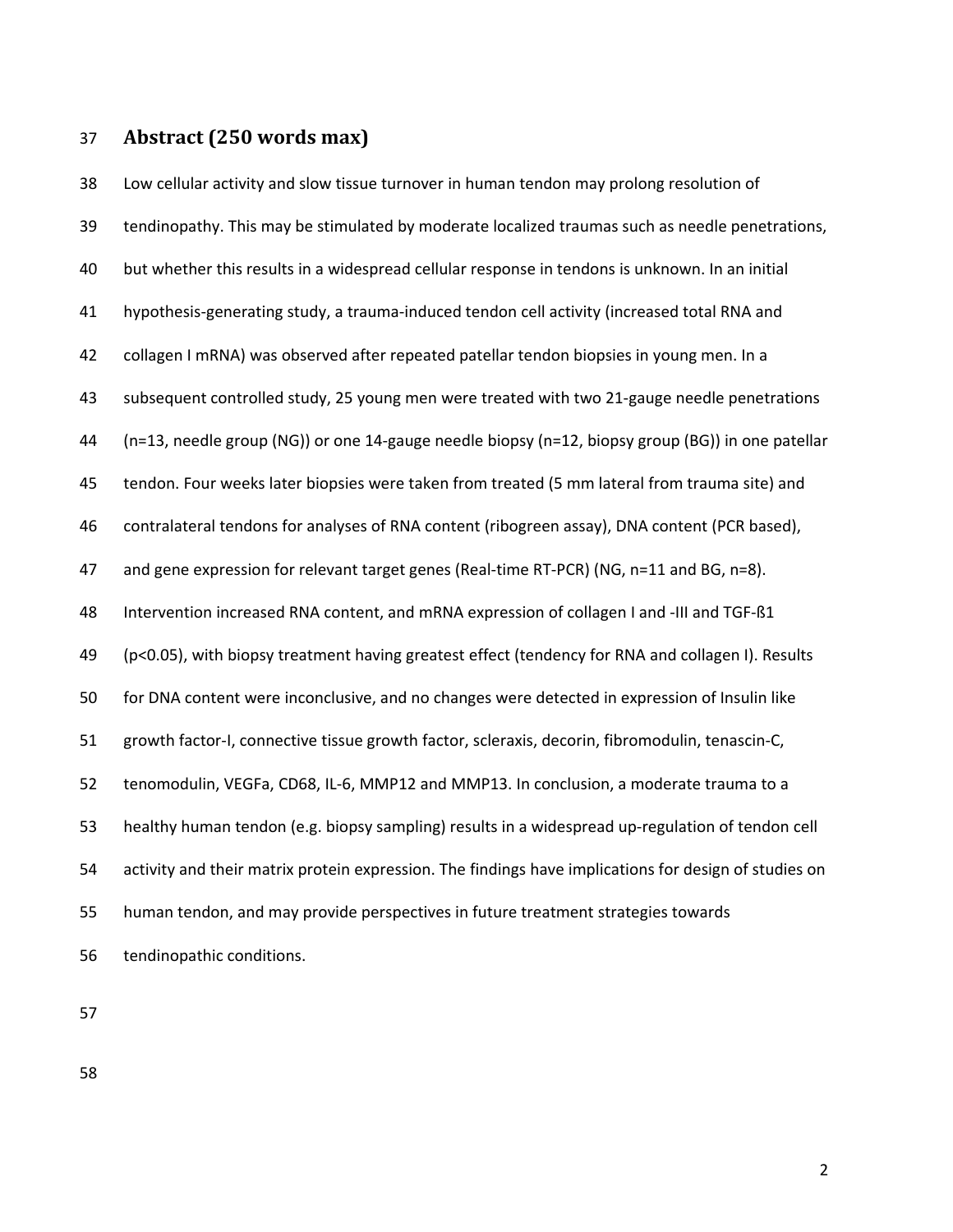# 59 **Introduction**

60 Tendons connect muscle to bone and pain-free function of tendon tissue is essential in voluntary 61 movements. In healthy adult tendon the bulk of the tendon matrix has very slow turnover (18, 33, 62 40), and the activity of tendon fibroblasts also appears limited, as very low concentrations of total 63 RNA are found in tendon tissue (17, 21, 22, 42). Even in chronic Achilles tendinopathy a low cell 64 activity seems to be maintained, as the RNA content is not increased compared to healthy tendon 65 ((21) and own unpublished observation). The limited RNA concentration and the very slow tissue 66 turnover in adult human tendon (17, 18), suggest that tendon fibroblasts are in a dormant state, 67 and this may inhibit the resolution of e.g. overuse tendinopathy. On the other hand acute tendon 68 rupture induces cell activity and results in up-regulation of type I collagen expression in humans 69 (23), and a similar response is seen animals after tendon transection (14, 31). The dramatic healing 70 response after tendon rupture is underlined by the observation that even non-surgical treatment 71 of Achilles tendon rupture in adult humans can result in regeneration and regaining of tendon 72 function (1). In addition, it is known that primary fibroblasts derived from healthy, adult human 73 tendon can be activated to form new tendon-like tissue in culture (3). In combination, these 74 observations suggest a marked capacity for cellular activation and matrix protein synthesis in 75 tendon in response to a trauma. Therefore a controlled trauma may be useful for initiating a 76 cellular response in tendon, and could potentially accelerate cell activity in e.g. chronic 77 tendinopathy.

78 Procedures of thin needle penetration of tendon, known as dry needling, have been used as an 79 attempt to cure chronic pathological tendon conditions (tendinopathy), and have been shown in 80 some studies to be clinically effective in different tendons (26, 30, 37, 38). However, the outcome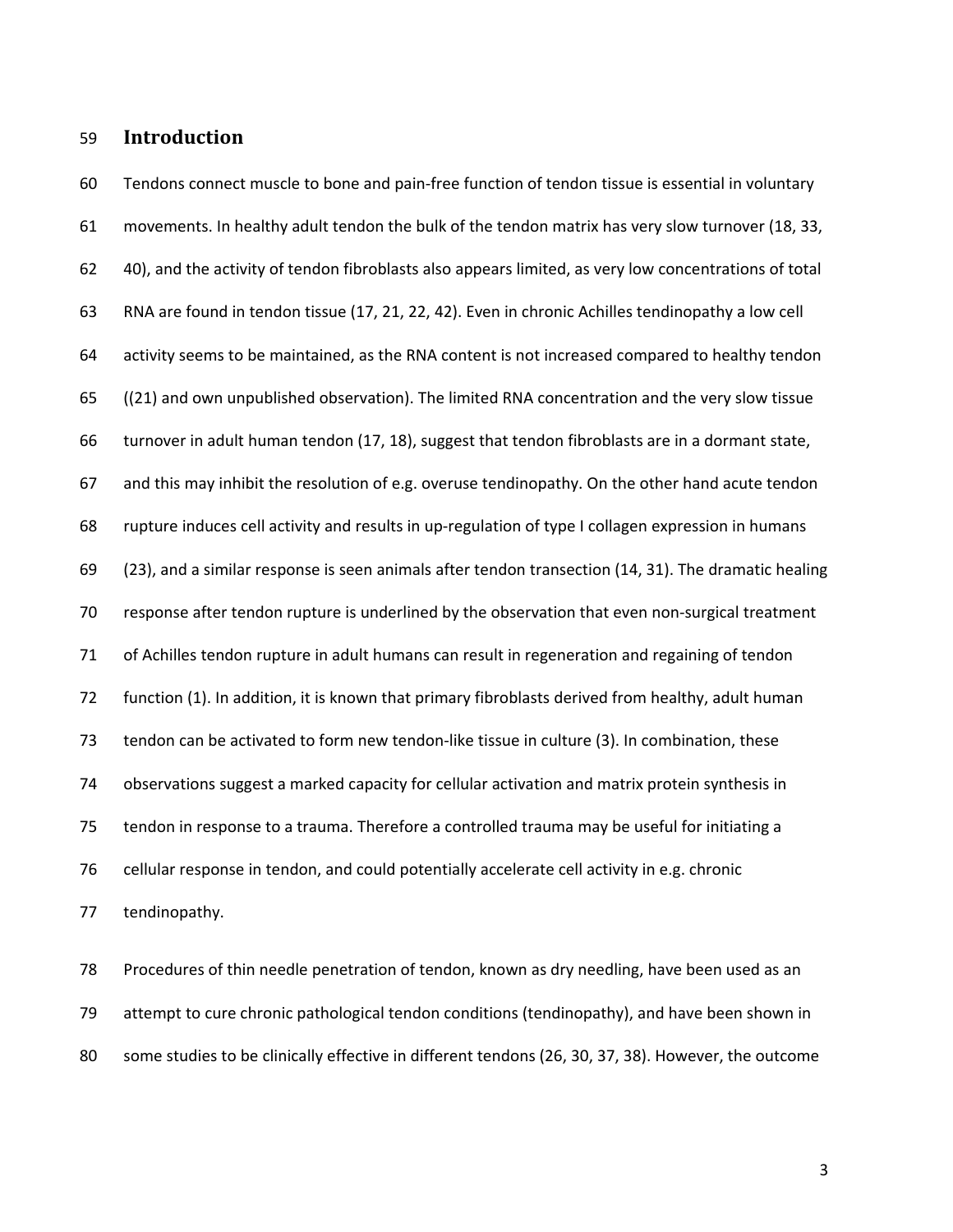81 measures of these trials have been mainly clinical, and apparently no attempts have been 82 performed to evaluate the influence of needle penetration on tendon cell activity or matrix 83 protein expression. Preliminary evidence does suggests that trauma induced by biopsy procedures 84 in human tendon tissue may lead to an activation of tendon cells lasting for several months (12), 85 but this has not been investigated in controlled studies.

86 This article includes two separate experiments involving the human patellar tendon. The first 87 study was a mainly hypothesis-generating study that suggested a potentially large effect of tendon 88 biopsy procedures on tendon cell activity. This study was followed up by a second well-controlled 89 experiment that systematically investigated the effect of both mild and moderate trauma to 90 tendon tissue. The specific aim of the second study was to test whether needle penetration (mild 91 trauma) and biopsy sampling (moderate trauma) in an isolated part of the tendon could lead to a 92 widespread activation of the tendon cells in healthy patellar tendons of young men. We 93 hypothesized that tendon human fibroblasts would respond to acute tissue trauma by increasing 94 cellular activity and gene expression of matrix proteins, and that the effect of the moderate 95 trauma would be larger than that of the mild trauma.

# 96 **Materials and Methods**

### 97 **Hypothesis-generating study (study I)**

98 An experiment was set up to study the effect of three weeks of unloading (unilateral lower limb 99 suspension (ULLS)), followed by three weeks of resistance training, on patellar tendon and skeletal 100 muscle in young men (7). Data from the muscle biopsies obtained in this study have been 101 published previously, and details regarding subject characteristics, ethical permissions and the 102 ULLS- and resistance training (RT) interventions can be found here (7). With the purpose of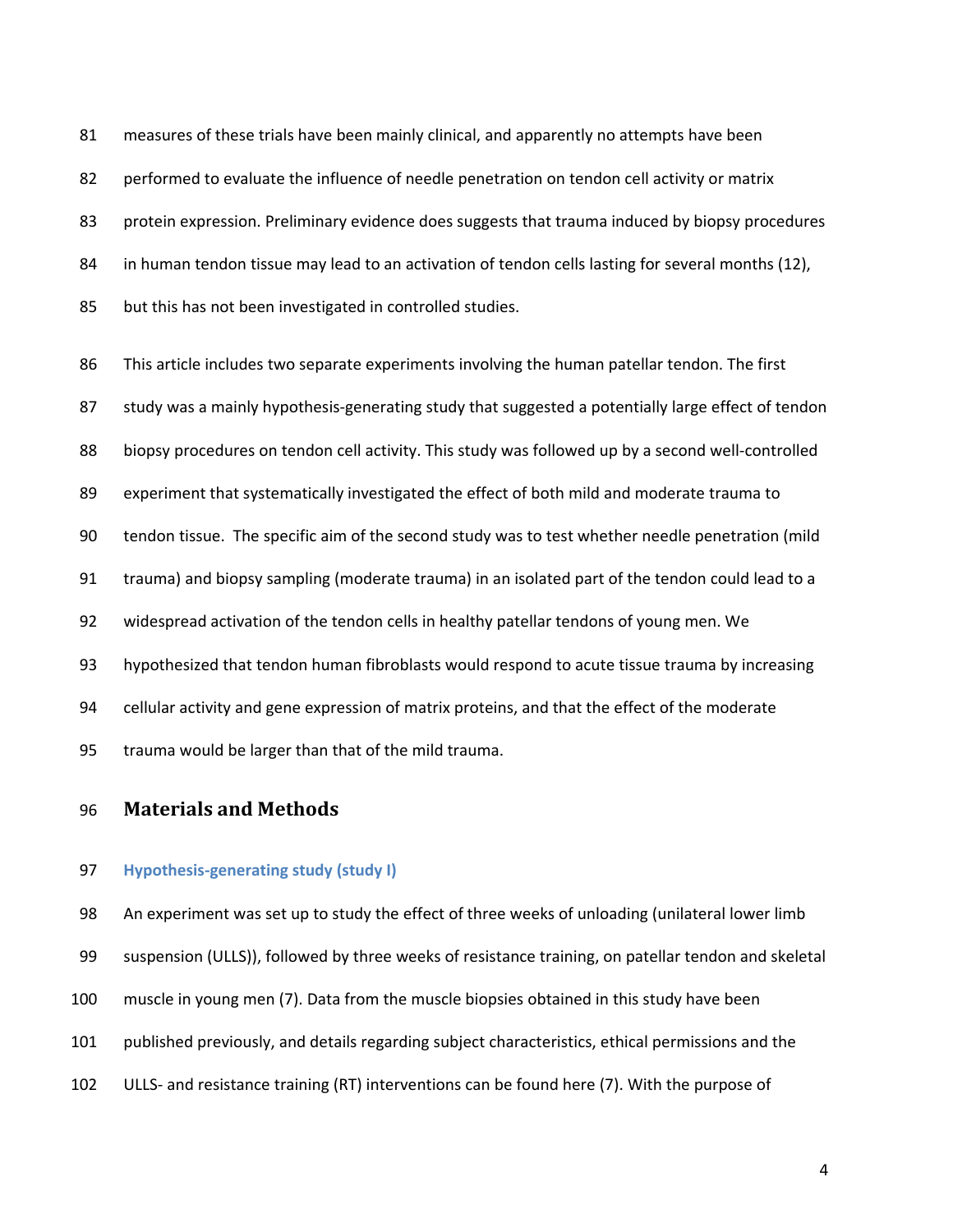103 studying the tendon tissue response to unloading and reloading, three patellar tendon biopsies 104 were obtained; one at baseline (pre-biopsy), one after ULLS (post ULLS) and one after resistance 105 training (post RT). In the first half of the participants (n=5) all three biopsies were obtained from 106 the leg that was subjected to ULLS. In the remaining persons (n=4) the pre-biopsy was taken in the 107 contra-lateral leg (not subjected to ULLS), while the post ULLS and post RT biopsies were taken 108 from the leg that was subjected to ULLS. Due to a drop-out, only 8 samples were available at the 109 post RT time-point. The biopsies were obtained according to the method previously described 110 (17). Briefly, the skin was anesthetized with Lidocaine, and the biopsy was taken from the proximal 111 part of the patellar tendon with automatic disposable 14 G Bard Monopty Biopsy Instrument (Bard 112 limited, Crawley, UK) at an angle of 35–45°.

113

114 The outcome of this study suggested that the first biopsy led to a traumatic response in the 115 tendon that affected the RNA content and collagen I mRNA expression in tendon tissue obtained 116 from the repeated biopsies (Fig. 1). This effect outweighed any potential effect of unloading and 117 resistance training, and thus made the data unusable for studying unloading and resistance 118 training in itself. However, the observations generated the hypothesis that a trauma to tendon 119 tissue may activate tendon cells, perhaps even far from the site of the trauma. To investigate this 120 in a more systematic way, study II was conducted.

### 121 **Main study (study II)**

122 The main study tested the effect of two different types of trauma on the patellar tendon. One 123 treatment consisted of two thin needle penetrations and the other of a biopsy procedure. Four 124 weeks after the initial treatment, tissue biopsies from both the treated and non-treated patellar 125 tendons were obtained (Fig. 2), and these tissue samples were analyzed to assess the effect of the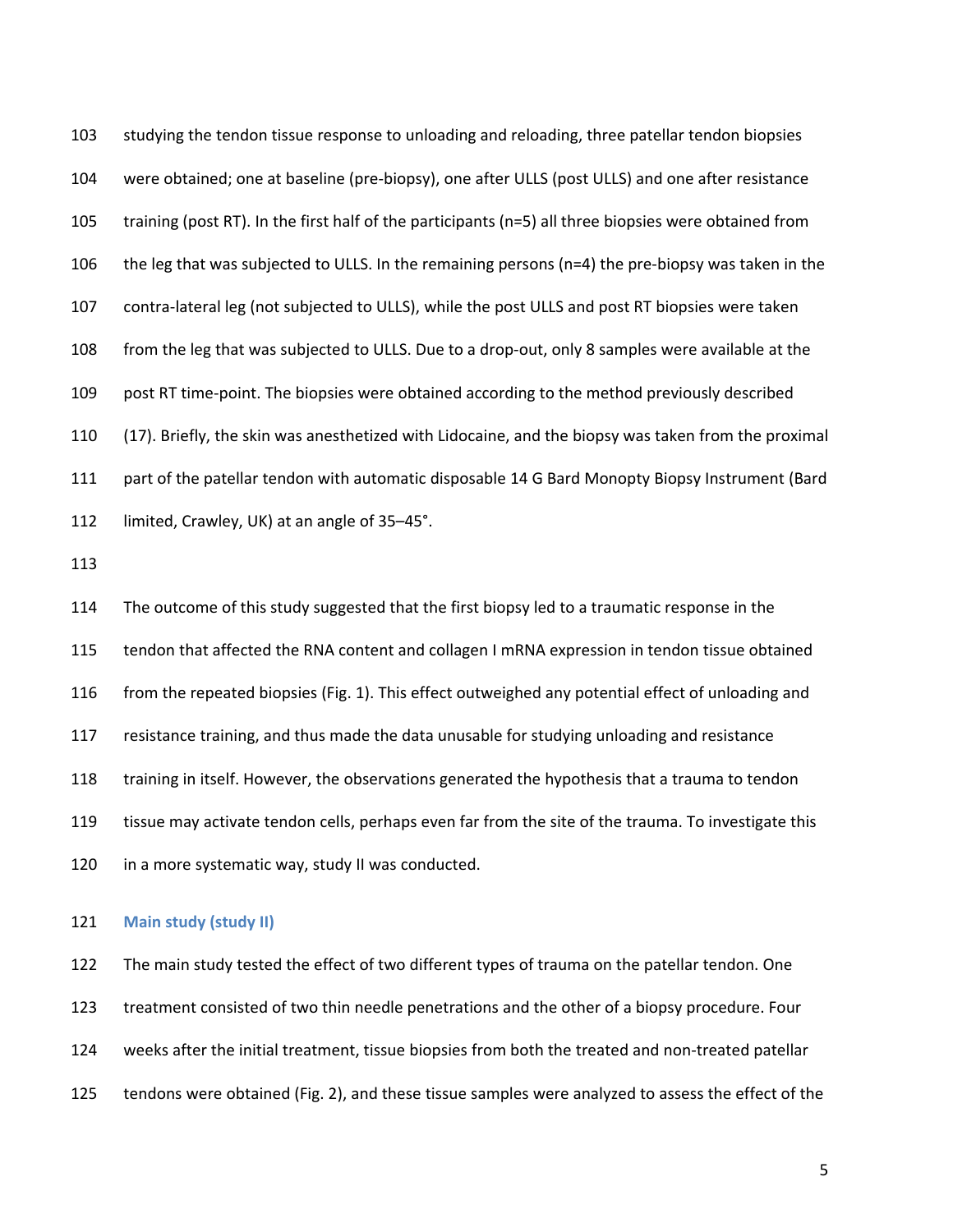126 two types of trauma. In this study great care was taken not to enter the tissue in the same location 127 as the initial trauma, in order to specifically investigate the effect of a local trauma on the global 128 response in the tendon tissue.

129 **Participants and samples numbers study II** 

130 Twenty-five moderately active healthy young men were included in study II. Exclusion criteria 131 were; smoking, body mass index higher than 28, systemic disease, disease involving connective 132 tissue and joints, substance abuse, and prior trauma to the patellar tendon. The participants were 133 randomized into a needle treatment group (n=13) and a biopsy treatment group (n=12). However, 134 four participants dropped out before the study was finalized (three failed to show up for the 135 second appointment and one participant sustained a knee injury unrelated to the study), and 136 additionally two samples were lost during analyses. The data are therefore based on paired 137 samples (control vs. treated leg) of n=11 for the needle group and n=8 for the biopsy group. There 138 were no differences between the needle and biopsy groups with respect to age (24  $\pm$  2.2 vs. 23  $\pm$ 139 2.4 (mean  $\pm$  SD)) or body mass index (BMI) (23 $\pm$ 1.6 vs. 23 $\pm$ 1.5 (mean  $\pm$  SD)). All subjects gave 140 informed consent, and the study was approved by the Ethical Committee of the Capital Region of 141 Denmark (H-4-2012-152). The study was conducted in accordance with the Helsinki Declaration.

142 **Biopsy and dry needling procedures study II** 

143 The biopsy and dry needling procedures were both carried out on the patellar tendon. The point 144 of entry for both was close to the mid-proximal region, and slightly to the medial side of the 145 midline (to leave space to obtain a biopsy 4 weeks later from an area untouched by the initial 146 trauma) (Fig. 2). The overlying skin was anesthetized with 2-3 ml Lidocaine (1%) and the area was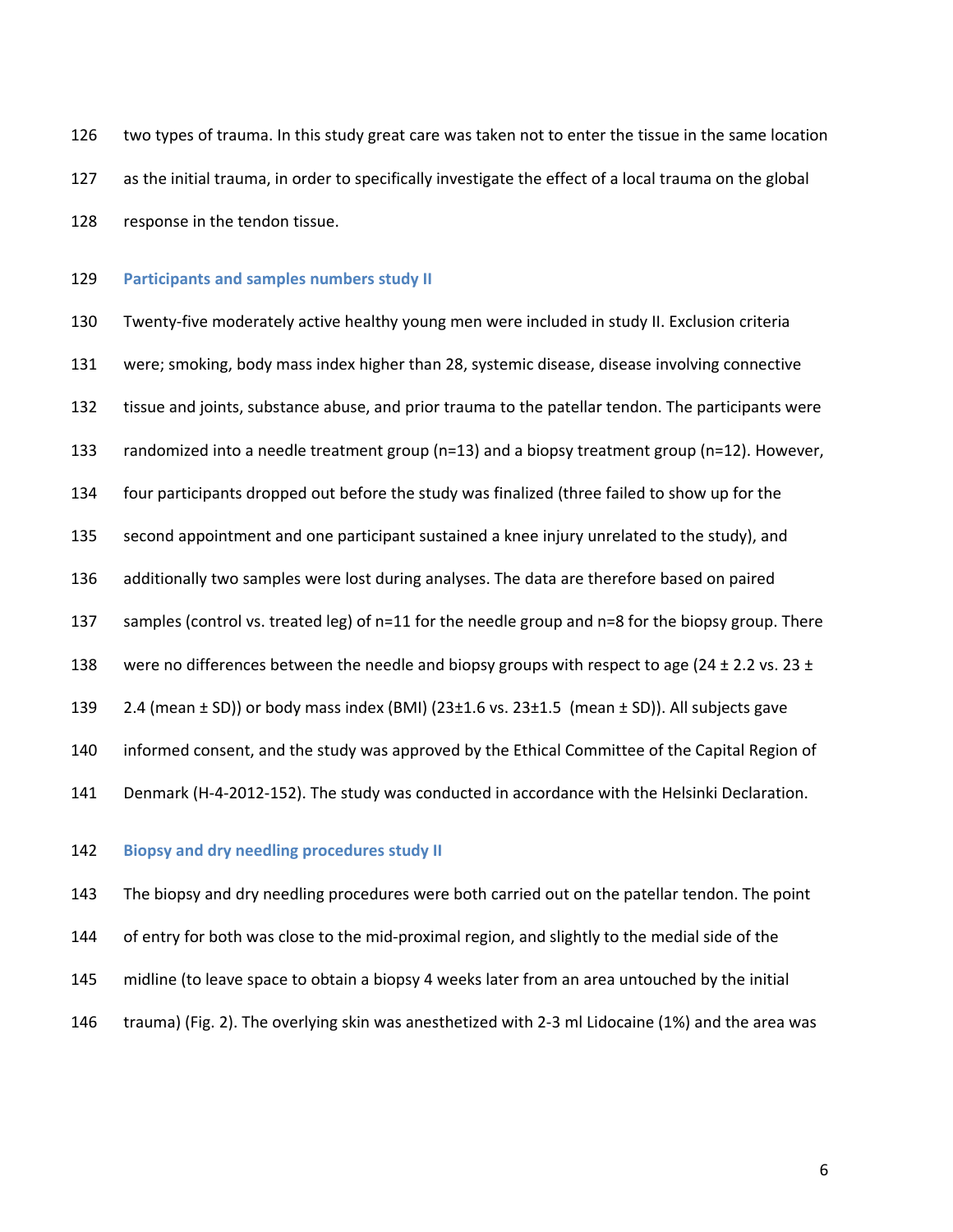147 sterilized. A 5-mm long incision (proximal-distal direction) in the skin was made down to the 148 surface of the tendon prior to both the biopsy and needle treatment procedures.

149 The biopsy procedure was performed in one patellar tendon on all participants in the biopsy group 150 (Fig. 2B). The sample was obtained with ultrasound guidance using a 14-gauge (2.1 mm diameter) 151 disposable core tissue biopsy instrument (Bard Magnum, cat. no: MN1410) used with a Bard 152 Magnum Biopsy instrument (Bard Magnum Biopsy Instrument; CR Bard, Covington, GA) as 153 described previously (12)

154 The needling procedure was performed in one patellar tendon of all participants in the needle 155 group, and consisted of two ultrasonographically guided penetrations into the tendon using a 21- 156 gauge (0.8 mm diameter) needle (KD Medical, Berlin, Germany) (Fig. 2A). The needle penetration 157 went as deeply as the biopsy needle, and that the same angle, and the two needle penetrations 158 were spaced 1-2 mm apart.

159 Four weeks after the initial treatment, post-biopsies were obtained from both patellar tendons 160 (treated and control tendon) in all participants. The biopsies were obtained as described above, 161 the only difference being that the post-treatment biopsies were obtained laterally to the midline 162 of the tendon, leaving at least 5 mm between the initial medially located trauma and the post-163 biopsies. The distance between the initial trauma and the post-biopsies was ensured both by 164 visual confirmation of the first skin incision and by ultrasound (Fig. 2).

165 Tendon biopsy samples were rinsed with saline to remove any blood, and then tendon and fat 166 tissue were separated under a microscope. After removing excess saline both tendon and fat 167 fractions were frozen in liquid nitrogen and stored at -80 °C for later analyses.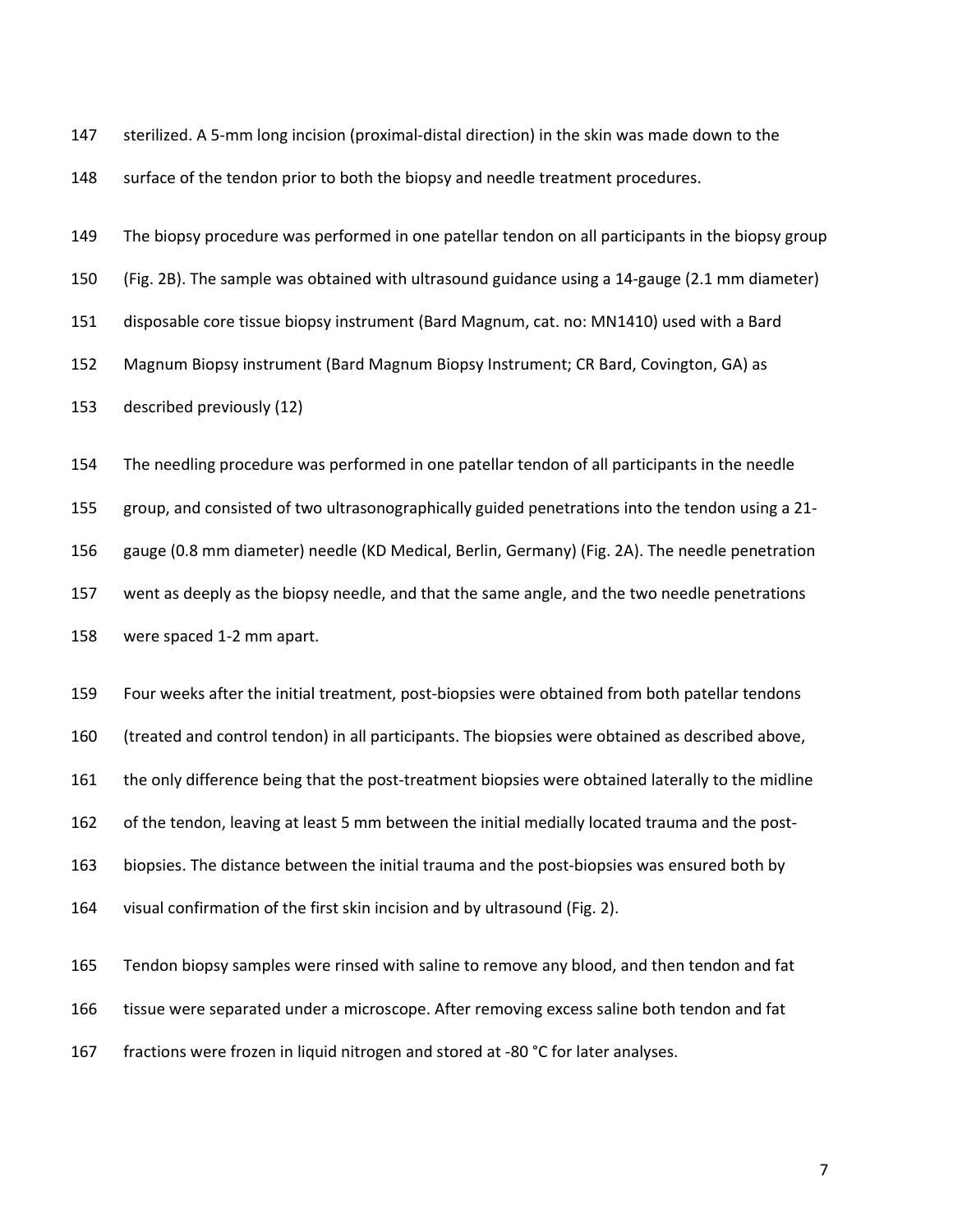# 168 **RNA extraction (study I and II)**

| 169 | All tissue samples were weighed before RNA extraction. The tendon samples weighed 8-22 mg in         |
|-----|------------------------------------------------------------------------------------------------------|
| 170 | study I and 3-15 mg in study II. The fat fractions from study II weighed 0.7-7 mg (all wet weights). |
| 171 | For study I tendon tissue was homogenized in 1 ml of TriReagent (Molecular Research Center,          |
| 172 | Cincinnati, OH, USA) containing five stainless steel balls of 2.3 mm in diameter (BioSpec Products,  |
| 173 | Inc., Bartlesville, Oklahoma, USA), and five silicon-carbide sharp particle of 1 mm (BioSpec         |
| 174 | Products, Inc.), by shaking in a FastPrep®-24 instrument (MP Biomedicals, Inc., Illkirch, France) at |
| 175 | speed level 4 for 15 s. The shaking step was repeated five times with cooling on ice between each    |
| 176 | shaking step (to avoid heating of the sample). A similar homogenization procedure was used in        |
| 177 | study II. However only one silicon-carbide sharp particle was used and the samples were only         |
| 178 | shaken once in the FastPrep®-24 instrument (this has been found to reduce the loss and increase      |
| 179 | the quality of RNA, compared to the procedure used for study I)                                      |
| 180 | Following homogenization, bromo-chloropropane (Molecular Research Center, Cincinnati, OH,            |
| 181 | USA) was added in order to separate the samples into an RNA containing aqueous and an organic        |
| 182 | phase with DNA in the inter phase. Following isolation of the aqueous phase (the remaining           |
| 183 | phases used for DNA extraction), glycogen was added (80 µg) to improve RNA precipitation. RNA        |
| 184 | was precipitated using isopropanol and the resulting pellet was washed in 75% ethanol, re-           |
| 185 | solubilized in 100 µl RNase-free water, re-precipitated with 1/10 vol 3 M sodium acetate pH 5.5      |
| 186 | and 2 vol 96% ethanol, washed in 75 % ethanol and finally dissolved in 10 µl RNase-free water.       |
| 187 | Total RNA was quantified with RiboGreen assay (R-11490, Molecular Probes, OR, USA).                  |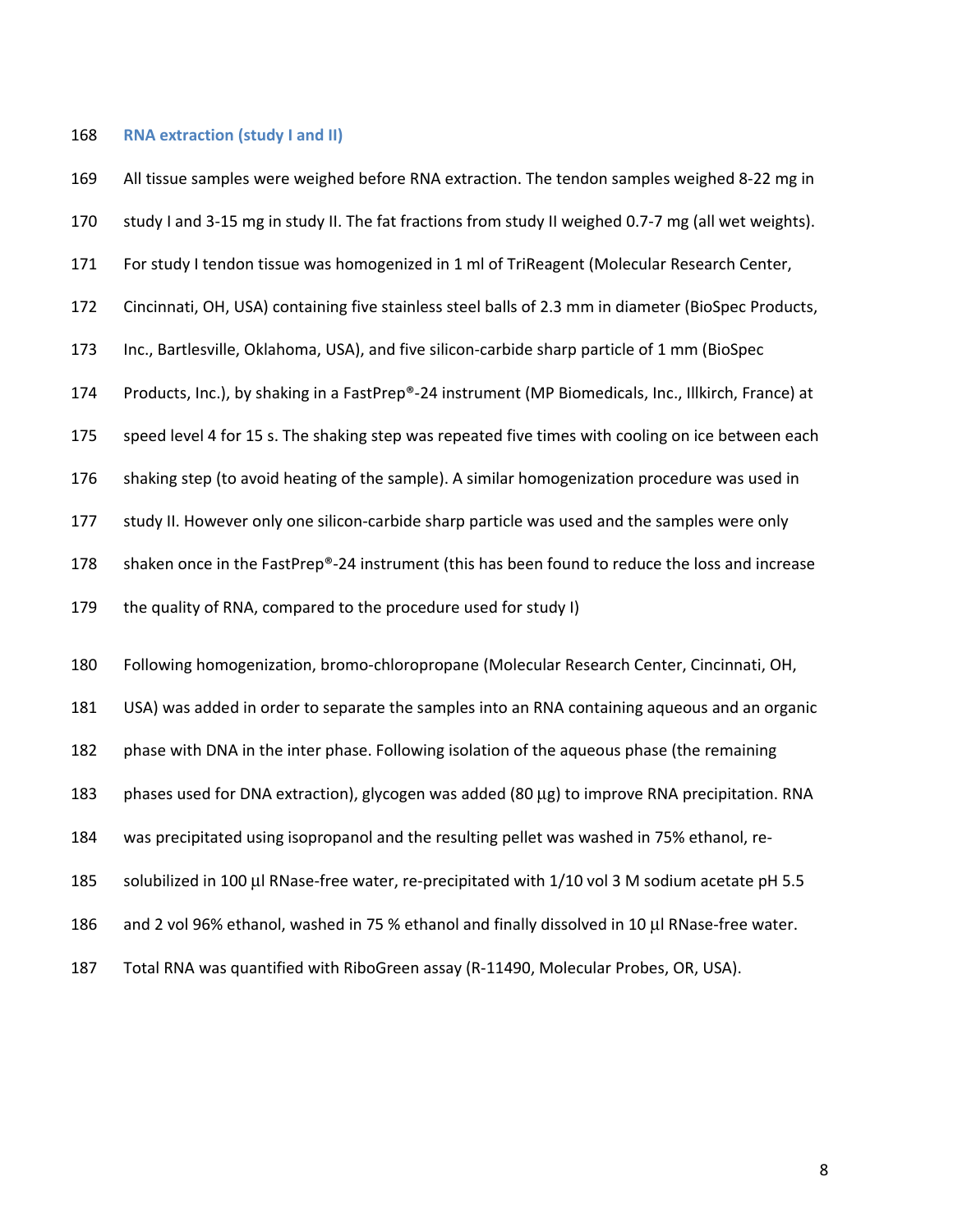### 188 **Real time RT PCR (study I and II)**

189 For study I, 1 μl of the extracted RNA was used for cDNA synthesis, equal volume chosen due to 190 the high variation in yield. However, cDNA synthesis based on equal RNA amount was also 191 performed (data not shown) and this did not change the conclusions made. But for study II 50 ng 192 of RNA from the tendon samples was used for cDNA synthesis. As the RNA yield from the fat tissue 193 was too low for reliable quantification 5 μl of the extracted RNA from fat was used for cDNA 194 synthesis.

195 RNA was converted into cDNA in 20 μl using OmniScript reverse transcriptase (Qiagen, California, 196 USA, and 10 mM poly-dT (Invitrogen, Naerum, Denmark) according to the manufacture's protocol 197 (Qiagen). For each target mRNA, 0.25 μl cDNA was amplified in a 25 μl SYBR Green polymerase 198 chain reaction (PCR) containing 1 x Quantitect SYBR Green Master Mix (Qiagen) and 100 nM of 199 each primer (Table 1). The Ct values were related to a standard curve made with DNA oligomers 200 matching the target sequence (Ultramer™ Oligos, Integrated DNA Technologies, Inc., Leuven, 201 Belgium) in order to determine the relative difference between the unknown samples, accounting 202 for the PCR efficiency. The specificity of the PCR products was confirmed by melting curve analysis 203 after amplification. The large ribosomal protein P0 (RPLP0) was chosen as internal control, as 204 RPLP0 mRNA has been suggested to be constitutively expressed (11). To validate this assumption, 205 another unrelated "constitutive" RNA, GAPDH mRNA, was measured and RPLP0was normalized to 206 GAPDH. No significant effect was seen of the interventions on the expression of GAPDH relative to 207 RPLP0 (Fig. 1B and Fig. 3).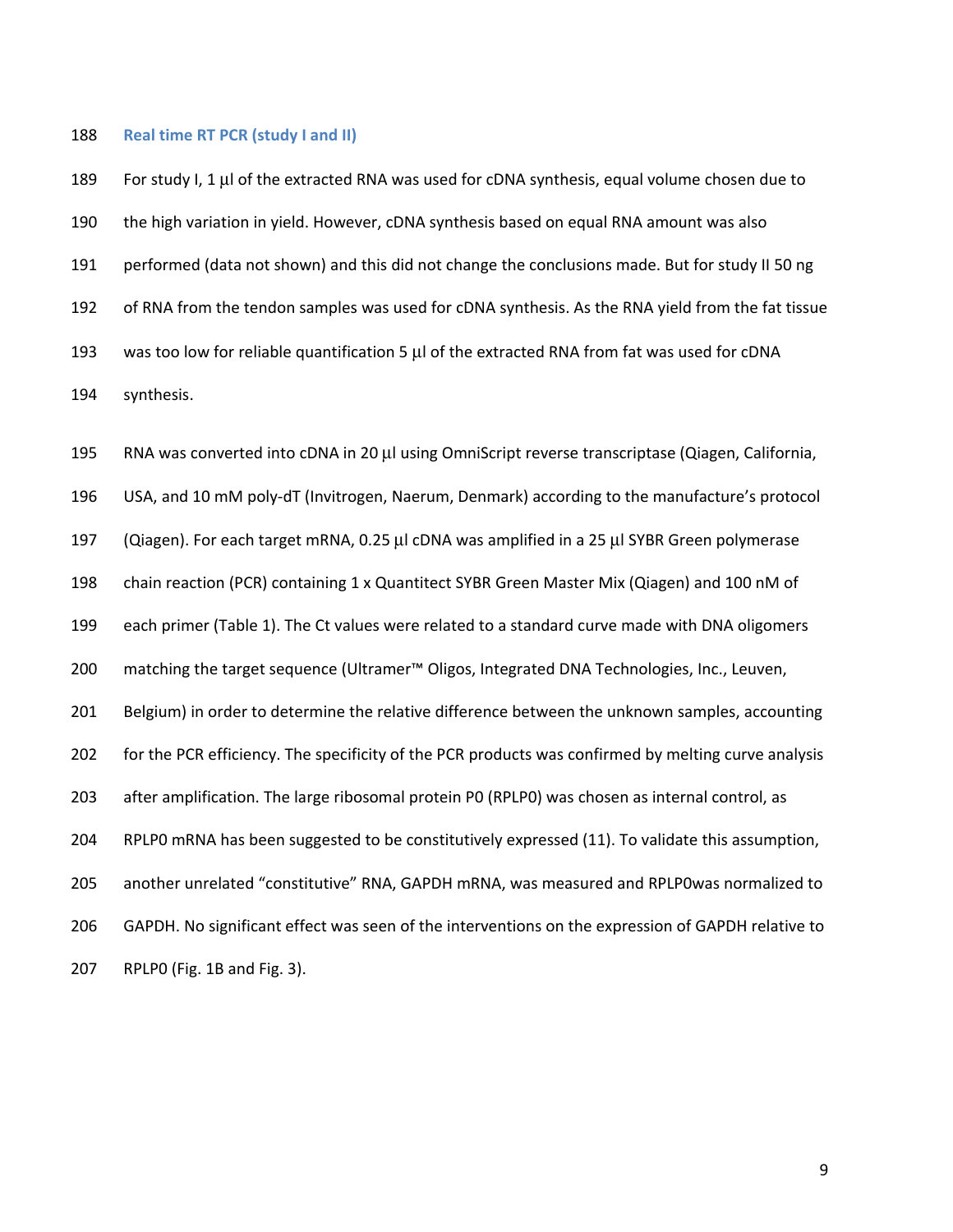#### 208 **DNA extraction and quantification (study II)**

| 209 | DNA was extracted according to the alternative DNA isolation procedure provided in the Tri-      |
|-----|--------------------------------------------------------------------------------------------------|
| 210 | reagent protocol (Molecular Research Center, Cincinnati, OH, USA) with a few modifications. 0.5  |
| 211 | ml DNA extraction buffer (4 M guanidine thiocyanate, 50 mM sodium citrate, 1 M Tris (free base), |
| 212 | 100 ug/ml salmons testes DNA (D-7656, Sigma, St. Louis, MO, USA)) was added to the interphase -  |
| 213 | organic phase mixture that was left over from the RNA extraction, mixed, heated at 50°C for 15   |
| 214 | min, mixed and left at room temperature for 30 min. The water phase containing DNA was           |
| 215 | isolated and mixed with 6 ul polyacryl carrier (Molecular Research Center, Cincinnati, OH, USA). |
| 216 | DNA was precipitated with isopropanol, washed with 75% ethanol and resuspended in 100 µl 8       |
| 217 | mM NaOH. The DNA was diluted 100 times in TE pH8 and 5 µl used per 25 µl PCR reactions in the    |
| 218 | same way as for the cDNA targets using primers for the myogenin promoter                         |
| 219 | (AGGTGCTGTCAGGAAGCAAGGA, TAGGGGGAGGAGGAACAAGGA).                                                 |
| 220 | <b>Statistics</b>                                                                                |
|     |                                                                                                  |
| 221 | For study I no statistical tests were performed, as this was considered only as a hypothesis-    |

222 generating study. For study II all data were log-transformed before statistical analyses and are 223 presented as geometric means +/- back-transformed SE. A two-way repeated measures analysis of 224 variance (ANOVA) on leg (control vs. treated)\*group (needle vs. biopsy) was performed. If the 225 two-way ANOVA was significant, individual differences between control- and treated tendons, 226 within treatment groups, and differences between treatment groups within control and treated 227 tendons were tested with a post-hoc test (Student-Newman-Keuls). Otherwise, main effects of 228 treatment (control vs. treated) and group (needle vs. biopsy) were tested. Differences were 229 considered significant when  $p \le 0.05$ . All statistical analyses were performed with SigmaPlot. Mean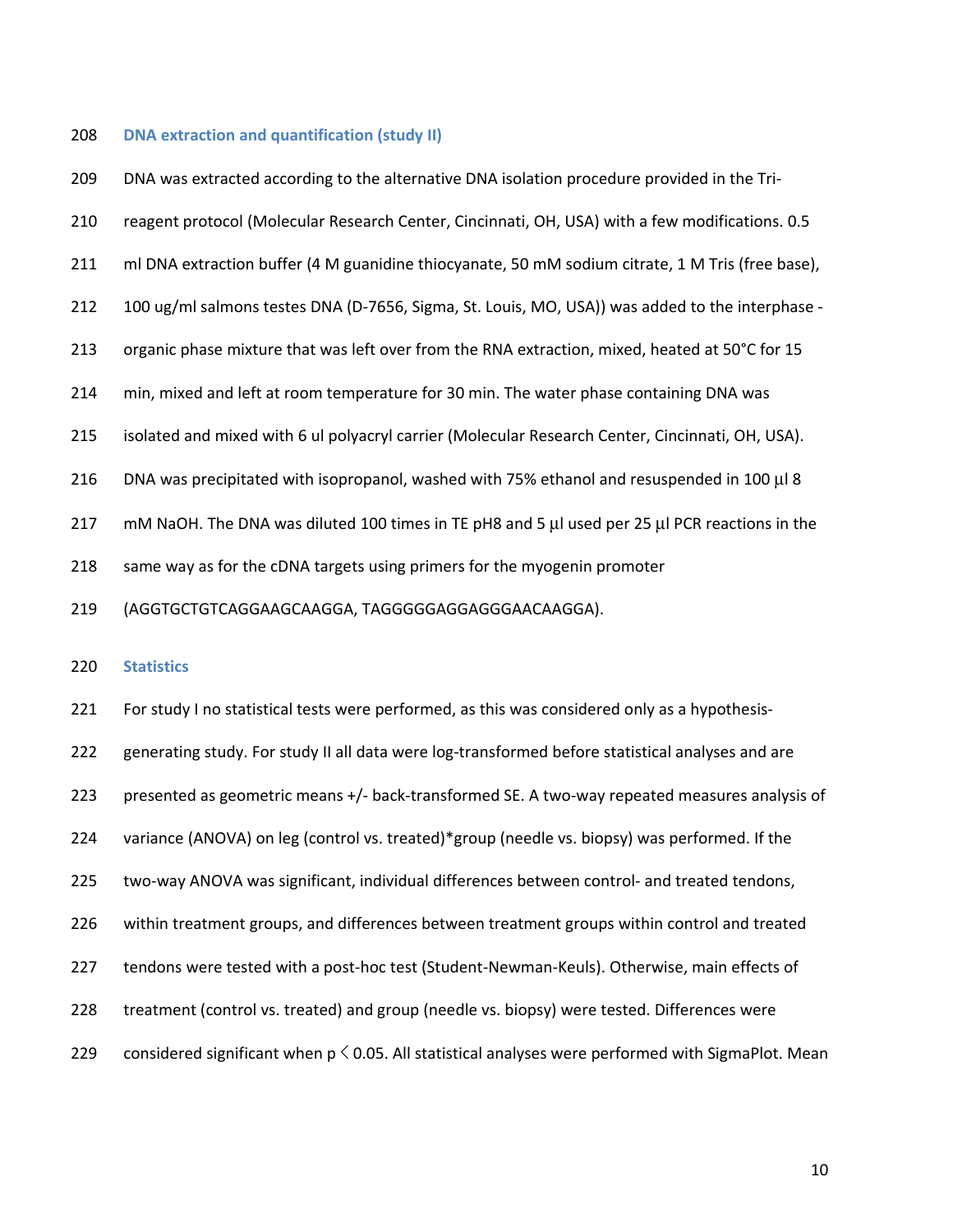- 230 values for the pre-biopsy samples are included in graphs for study II, but data for pre-biopsies are
- 231 not included in statistical tests.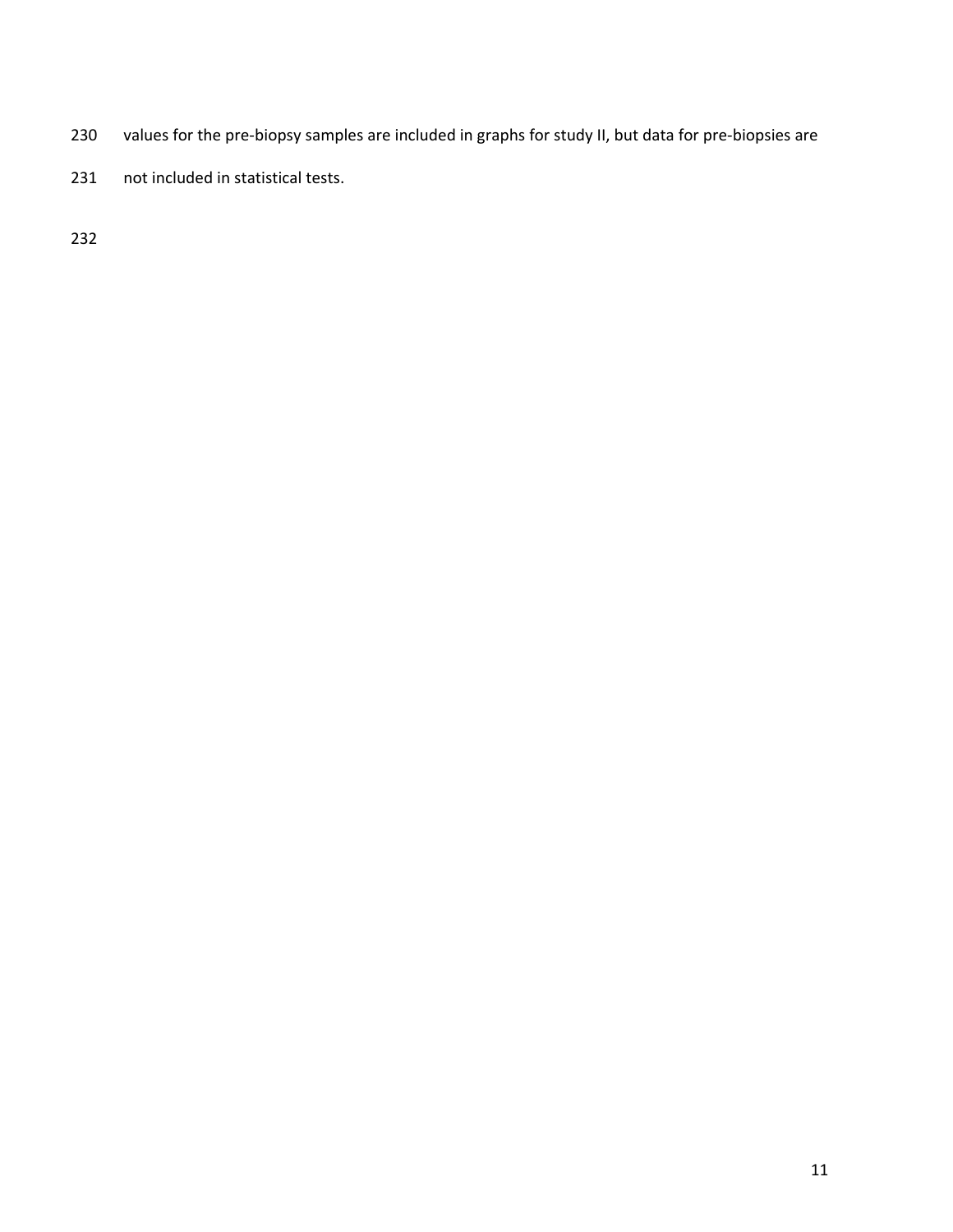## 233 **Results**

### 234 **Results from study I**

235 The analyses of tendon biopsies from study I indicated that the tendon tissue was affected by the 236 trauma created by the first biopsy. The RNA content in first biopsies ranged from 30-100 ng/mg 237 tissue, while repeated biopsies contained 58-556 ng/mg tissue (Fig. 1A), showing that a prior 238 biopsy led to an increased content of total RNA in the tissue. In addition, the COL1A1 mRNA 239 expression was clearly increased in the repeated biopsies compared to first biopsies, and in some 240 samples the expression level was more than 50-fold higher in the repeated biopsies than in naïve 241 tissue (Fig. 1 C). GAPDH mRNA appeared stable and no obvious effect of on scleraxis was seen (Fig. 242 1B,D).

## 243 **Total RNA and DNA concentration (study II)**

244 In study II pre-biopsies and biopsies from control tendons contained mean values of 36-40 (range 245 of individual values 18-100) ng RNA/mg tissue, while the mean level of RNA was 43 (range 20-75) 246 ng/mg after needle treatment and 57 (range 40-86) ng/mg after the biopsy treatment (Fig. 4A). 247 The concentration in treated samples was significantly higher than in control samples (main effect 248 of treatment) (Fig. 4A). The ratios between treated and control leg (within-subjects) in the needle 249 and biopsy groups suggest that the significant main effect of treatment is mostly driven by an 250 increase in the RNA concentration in the biopsy treatment group (top right inset graph in Fig. 4A) 251 and there was a trend for a leg\*treatment interaction ( $p = 0.081$ ).

252 For DNA, mean values of 124-144 ng DNA/mg tendon tissue were found in pre-biopsies and

253 control tendons, while the mean level of DNA was 134 ng/mg after needle treatment and 180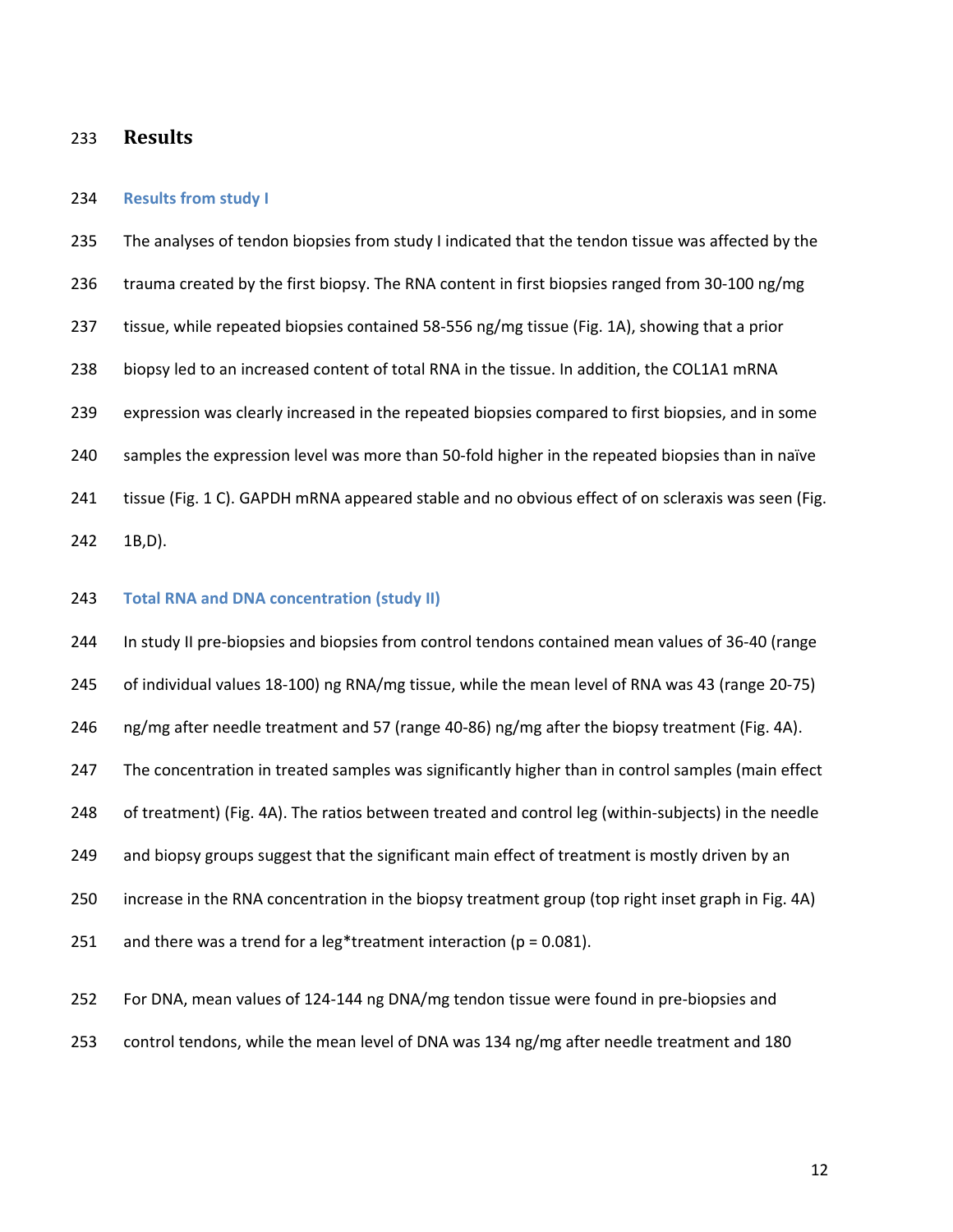- 254 ng/mg after the biopsy treatment (Fig. 4B). However, no significant changes were detected,
- 255 although there was a trend for a leg\*treatment interaction ( $p = 0.068$ ).
- 256 When comparing ratios of RNA to DNA (Fig. 4C) these were quite stable and no significant changes 257 were found.
- 258 **Expression of mRNA for matrix proteins (study II)**

259 The expression pattern of collagen I and -III were very similar and showed a relatively robust 260 increase in expression in response to the biopsy treatment, while there was no obvious effect of 261 the needle procedure (Fig. 5A & 5B). For COL3A1 there was a clear leg\*group interaction and the 262 expression level was higher in the biopsy treated leg compared to both the biopsy control leg and 263 the needle treated leg. For COL1A1 there was only tendency for a leg\*group interaction (p=0.053), 264 but a main effect of treatment was clear (Fig. 5A). However, it is assumed that collagen I mRNA 265 expression follows the same pattern as collagen III mRNA because of a strong correlation between 266 the two ( $r^2$  = 0.950, p<0.001), and that the biopsy procedure induced type I collagen, while the 267 needle procedure likely did not. 268 No changes were seen for collagen XII expression (Fig. 5C), while fibronectin had a generally higher 269 level of expression in the biopsy group (Fig. 5D). Expression of decorin was relatively high and

- 270 stable and was found to be unaffected by the interventions (Fig. 6). Fibromodulin, tenascin-C and
- 271 tenomodulin were expressed at relatively low and variable levels, and no significant changes could
- 272 be detected (Fig. 6).

## 273 **Expression of mRNA for collagen inducing factors (study II)**

274 Expression of all three isoforms of transforming growth factor-ß (TGF-ß) were measured due to 275 their known collagen inducing action (20) (Fig. 7A,B,C). TGF-ß1 had an expression pattern similar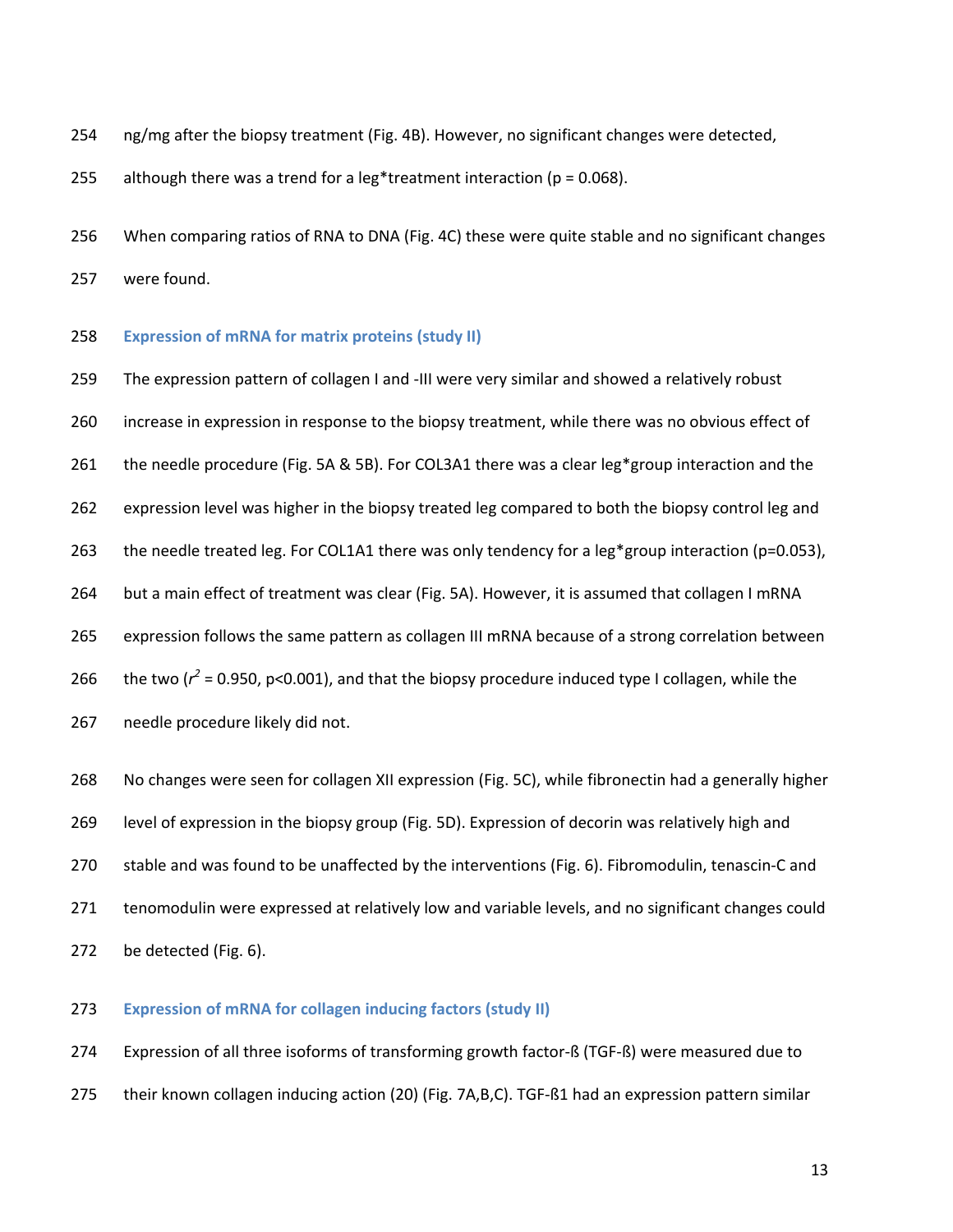276 to collagen I and –III, with a significant increase in expression level in the biopsy treated leg 277 compared to both the biopsy control leg and the needle treated leg (Fig. 7A). The variation in both 278 TGF-ß2 and TGF-ß3 expression levels was relatively high and potential treatment-induced changes 279 may be difficult to detect considering the relatively low number of subjects. Similar considerations 280 may be relevant for scleraxis, where no significant changes were detected (Fig. 7F). IGF-IEa and 281 CTGF, which are also known to induce collagen expression (6, 12, 13, 16), showed relatively stable 282 levels of expression and no effects of needle or biopsy treatment were found for these growth 283 factors (Fig. 7D, E).

### 284 **Inflammatory markers (study II)**

285 Expression levels of vascular endothelial growth factor a (VEGFa), interleukin-6 (IL-6) and CD68

286 (macrophage marker) were measured to detect potential signs of neo-vascularization and

287 inflammation/macrophage infiltration (IL-6/CD68), but no significant changes were found (Fig. 8).

288 The level of IL-6 mRNA expression was extremely low in both control and treated samples, and the

289 large degree of variation for this target can be explained by stochastic variation (Fig. 8A). VEGFa

290 expression was also low, but relatively stable (Fig. 8B) and CD68 was expressed at relatively high

291 and stable levels (Fig. 8C).

### 292 **Transcripts with low expression levels (study II)**

293 Levels of MMP13, MMP12, myostatin, Ki67 and TNF $\alpha$  mRNA were very low and undetectable in

294 many of the samples, and therefore data have not been included.

## 295 **Expression of mRNA targets in fat (study II)**

296 RNA concentrations were very low and variable in the fat samples. Therefore we chose to make

297 pools of fat RNA and screen these for expression of GAPDH, RPLP0, COL1A1, COL1A3, COL12A1,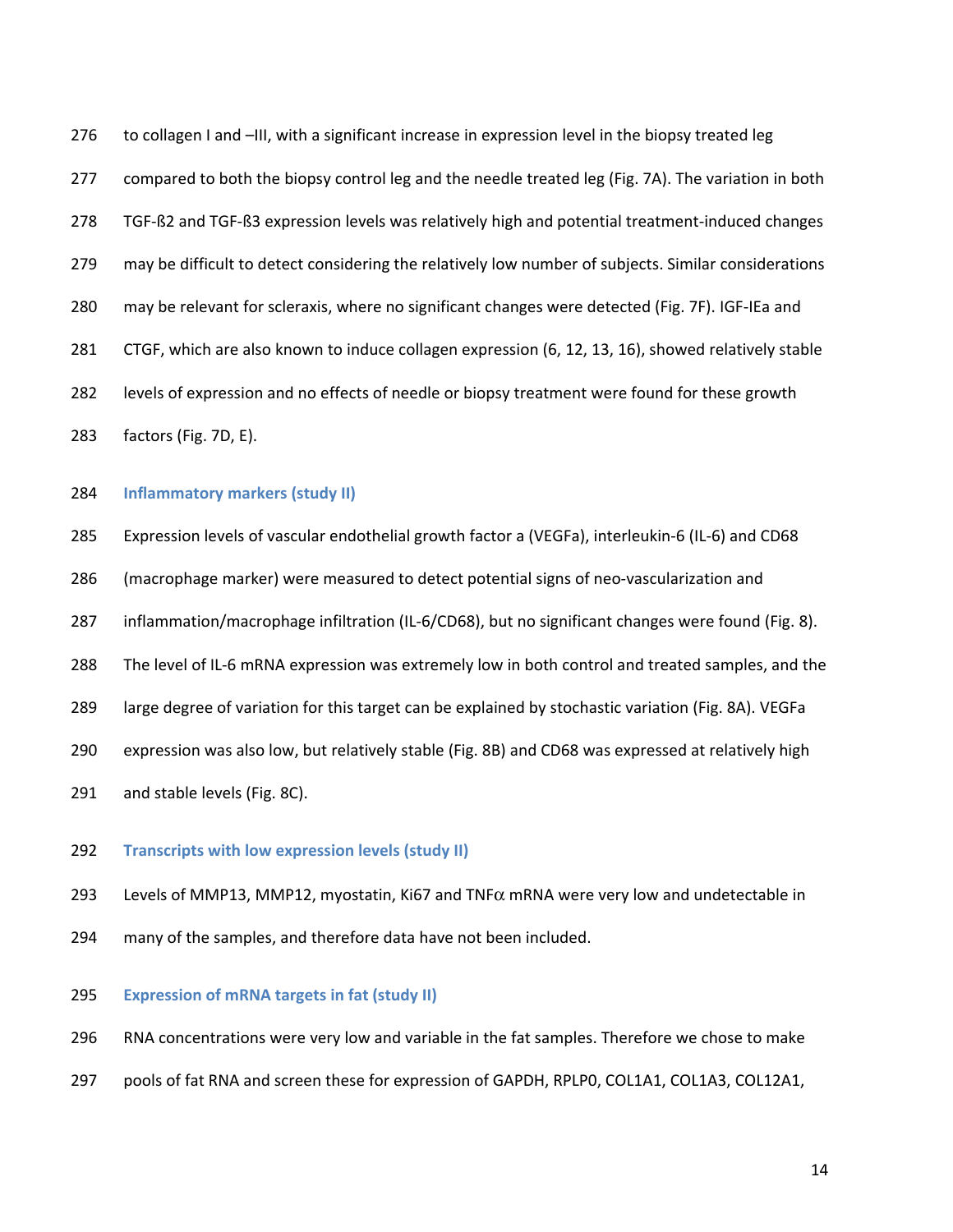- 298 IGF-IEa, CTGF, TNFα, fibromodulin, fibronectin, tenomodulin, MMP13, tenascin-C, TGF-ß1, TGF-ß2,
- 299 TGF-ß3, IL6, Ki67 and VEGFa. The expression pattern for these targets was very similar to the
- 300 expression pattern seen in the tendon RNA samples, suggesting that the RNA extracted from the
- 301 fat samples consisted mainly of tendon RNA contaminating the fat RNA. Based on this finding we
- 302 chose not to make further analyses on the fat RNA samples.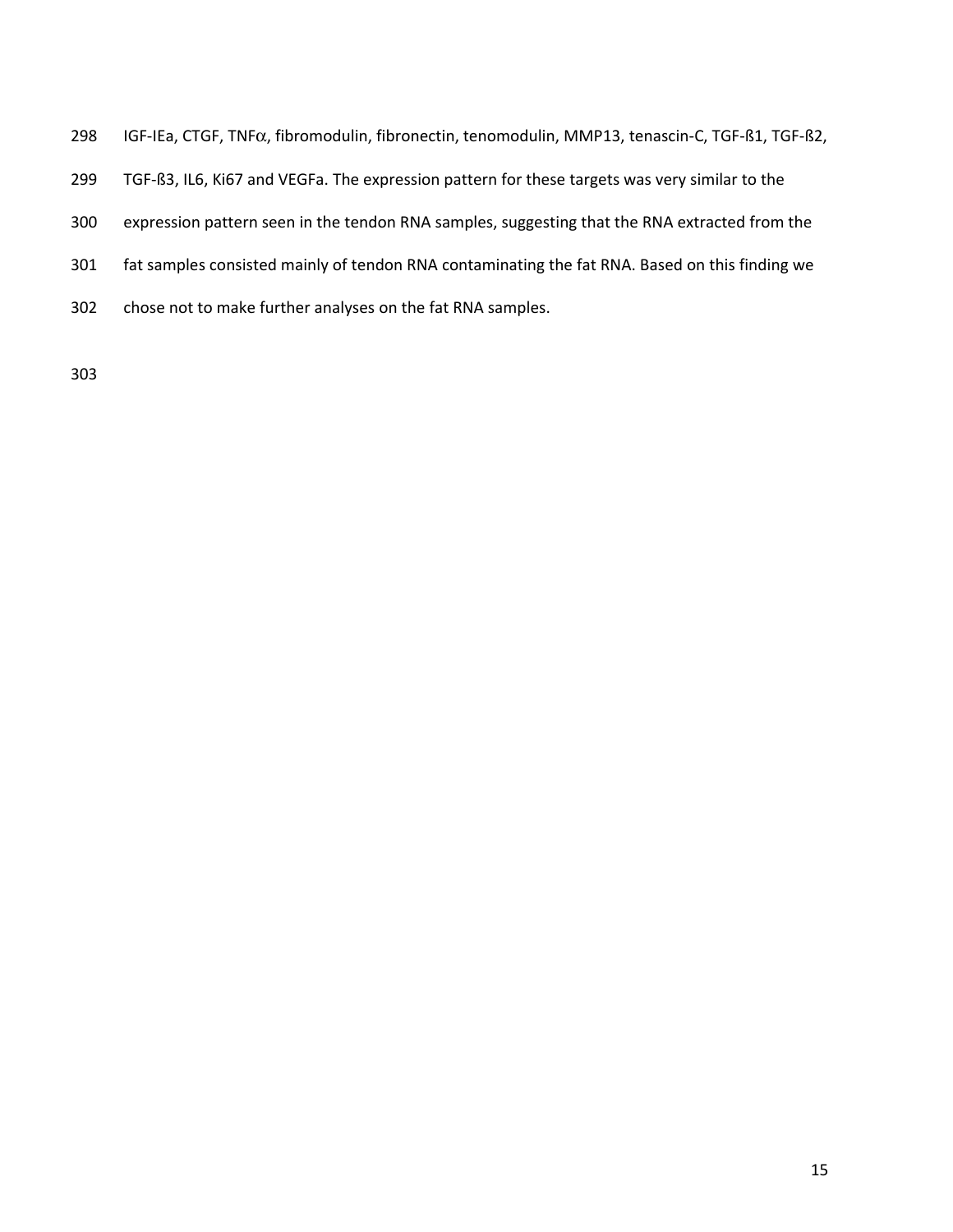# <sup>304</sup>**Discussion**

305 The main finding of the present study is that a moderate trauma into a healthy human tendon 306 results in an increased total RNA content and an increased expression of the major types of 307 tendon collagens, even in tendon areas separated from the site of trauma. This suggests a 308 widespread activation of the resident tendon fibroblasts in response to a localized trauma, and 309 such a response may explain the positive effect of tendinopathy treatments that involve a 310 controlled trauma such as dry needling (26). 311 The bulk of tendon collagen has a slow turnover in adults (18, 33, 40), and the low content of total 312 RNA found in tendon tissue (17, 21, 22, 42) suggests that the activity of tendon fibroblasts is also 313 limited. It may be speculated that a low cell activity and slow tissue turnover is advantageous 314 when the tendon is healthy, but could inhibit healing when the tissue is affected by overuse of the 315 tendon. Based on this theory, the beneficial effect of dry needling may relate to a trauma-induced 316 activation of tendon fibroblast that results in tissue regeneration. However, the insight into the 317 tendon response to trauma on a cell/molecular level is very limited. 318 **Tendon tissue biopsies lead to increased cell activity** 

319 The present article is based on results from two separate studies. First, a study was performed to 320 examine the effect of tendon unloading, in which consecutive biopsies were taken from the same 321 patellar tendon in healthy young men. From this experiment it became clear that the tissue 322 sampled in the second and third biopsies from the same tendon was markedly affected by the 323 trauma created by the preceding biopsy(s). This precluded using the tissue for evaluating the 324 effect of unloading, but also generated the hypothesis that a local trauma in tendon tissue may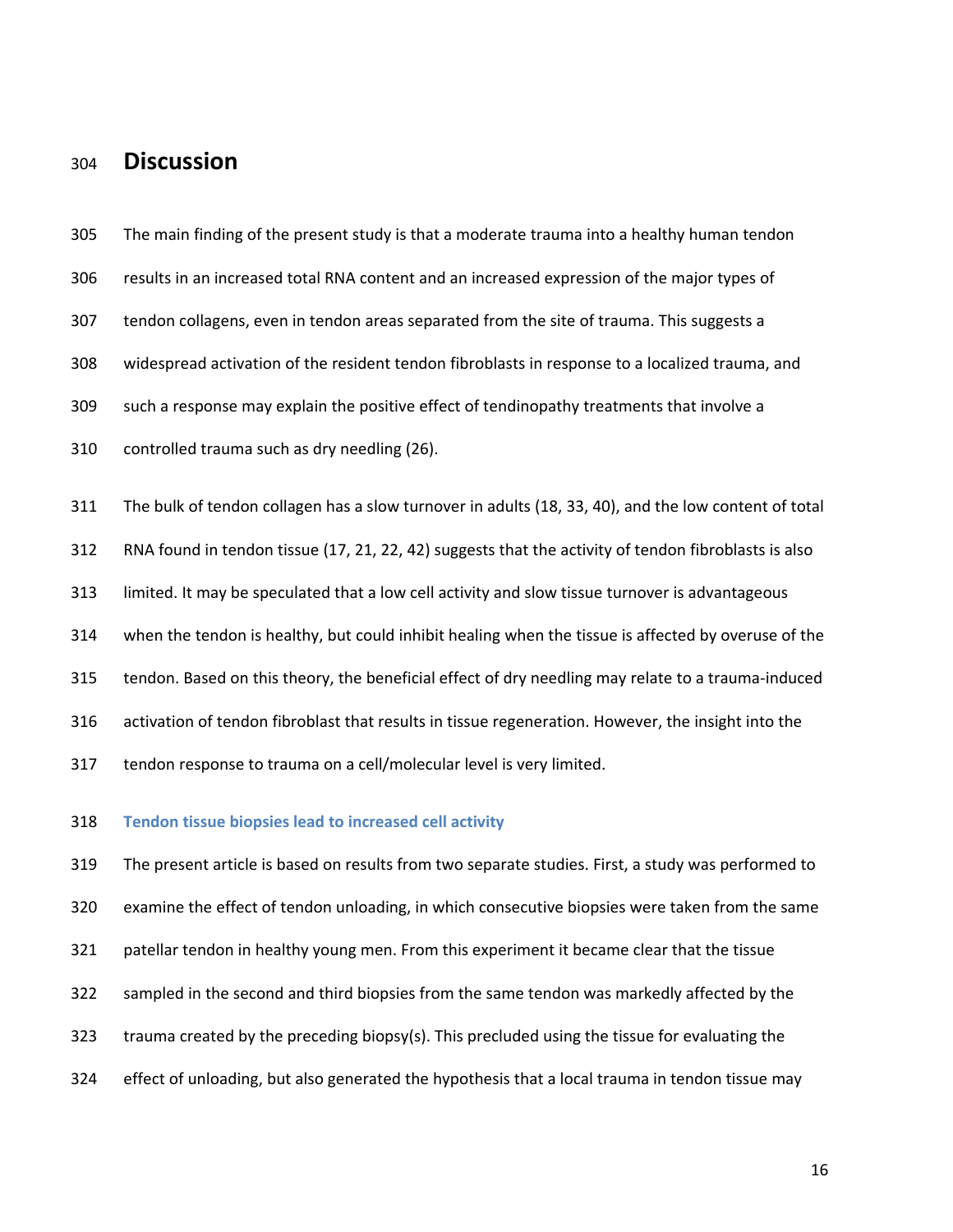325 activate tendon cells, perhaps even far from the site of the trauma. The effect of the repeated 326 biopsies included an increase in total RNA content of up to 7 fold as well as marked increases in 327 the mRNA expression of type I collagen (up to 50 fold, but variable). Since ribosomal RNA makes 328 up the bulk of total RNA, the rise in RNA indicates a higher content of ribosomes and thus 329 translational potential/activity of the cells contained in the tissue biopsy. The rise in collagen I 330 expression suggests that this increased translational activity occurs due an increased activity 331 and/or proliferation of the local collagen-producing tendon fibroblast, as these cells are known to 332 produce high levels of collagen I mRNA (3). However, these results were preliminary and could not 333 establish whether or not there was any increase in cell number and whether invading cells, such as 334 macrophages, were perhaps partly responsible for the increased cell activity. Also the distance 335 between first and repeated biopsies was not well controlled and therefore it was uncertain how 336 far the effect of the trauma spread through the tendon.

337

338 To investigate these questions, a second experiment was performed that systematically examined 339 the effect of localized trauma (both mild and moderate) on cell activity (total RNA), cell number 340 (DNA content) and gene expression in healthy patellar tendon tissue located at least 5 mm from 341 the site of the trauma. An increase in total RNA content in response to treatment was found, 342 indicating the cell activity was increased in a relatively wide range from the tissue trauma, though 343 the increase was not as dramatic as that seen in the hypothesis-generating study (Fig. 1 & Fig. 4). 344 This discrepancy may relate to the fact that the minimum distance between first and repeated 345 biopsies was under better control in this second study, and the most dramatic increases seen in 346 the first study could be explained by sampling of tissue from or very close to the actual damage 347 site (Fig. 2).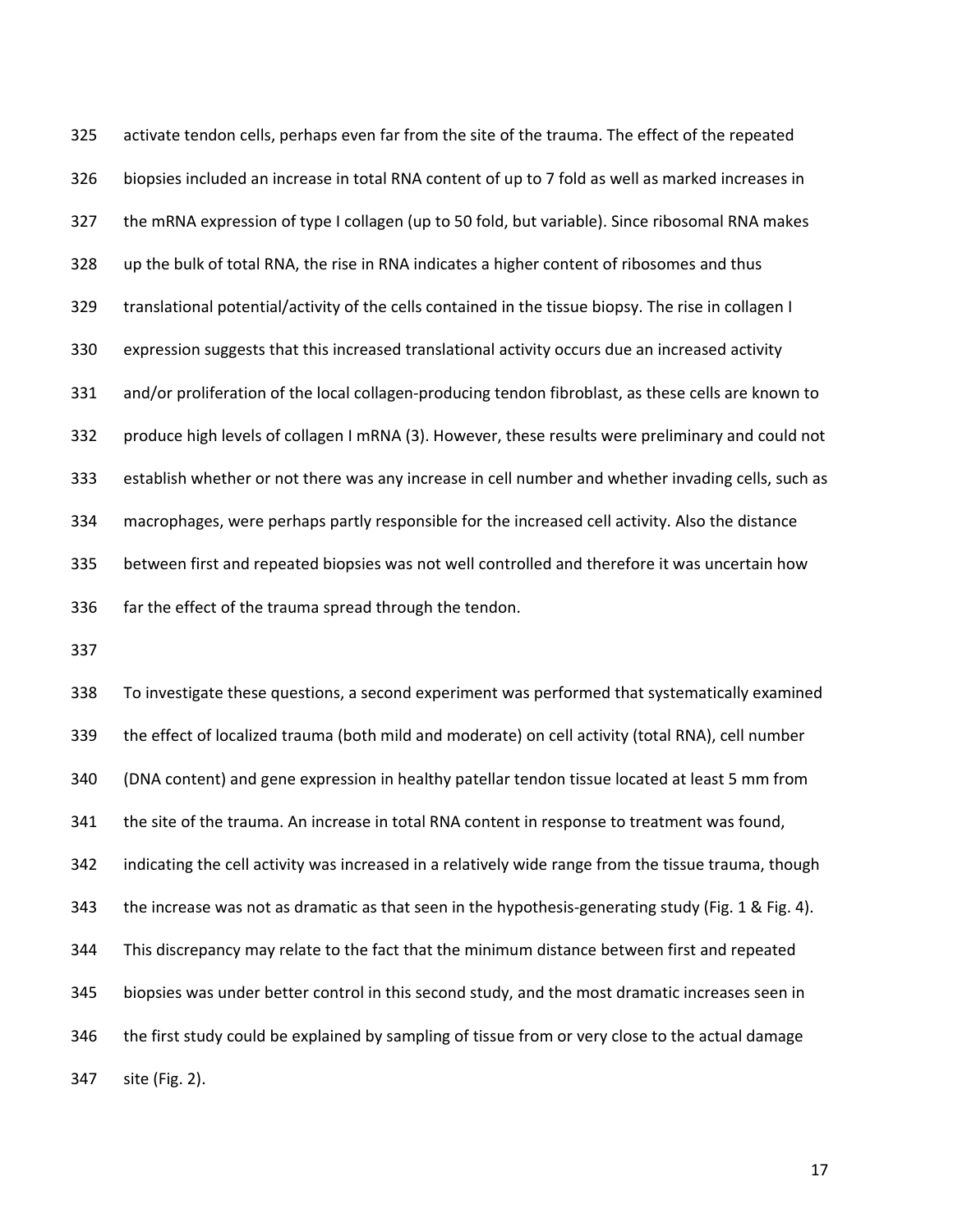348

| 349 | Previous studies on tendon injury have mainly focused on the actual damaged/healing tissue and       |
|-----|------------------------------------------------------------------------------------------------------|
| 350 | consequently very little data exist with regard to the response of the untouched tissue in the       |
| 351 | vicinity of the damage site. Therefore, to our knowledge, no published data are directly             |
| 352 | comparable to the present data. However, one study on humans indicated a possible increase in        |
| 353 | RNA content in ruptured tendon (22), and a study on rabbits showed a 6-fold increase in total RNA    |
| 354 | in response to transection and re-suturing of flexor tendon (4). The large increase in total RNA in  |
| 355 | the rabbit tendon compared to our results may relate to the species difference, the severity of the  |
| 356 | injury, and the fact that the analyzed rabbit tendon tissue included the actual damage site.         |
| 357 |                                                                                                      |
| 358 | The DNA content was measured in order to assess the cell content and evaluate whether the            |
| 359 | treatments induced either cell proliferation and/or cell invasion. No significant effects of the     |
| 360 | treatments were found, but considering the relatively large variation in the measured DNA levels,    |
| 361 | combined with the low sample number (due to drop-outs), it is problematic to conclude that no        |
| 362 | changes occurs in cell number in response to the treatment. In relation to this it should be noted   |
| 363 | that there was a trend towards interaction between leg and treatment ( $p = 0.068$ , Fig. 4), and it |
| 364 | may be speculated that the DNA concentration was affected by the biopsy treatment, but that this     |
| 365 | was not detectable due to high variance and low sample number. Previous studies using                |
| 366 | collagenase treatment to induce tendon injury in horses and rabbits have shown robust increases      |
| 367 | in DNA in the injured tissue (10, 34), but these studies are not easily compared to the present data |
| 368 | due to injury severity and sampling site.                                                            |
| 369 |                                                                                                      |
|     |                                                                                                      |

370 In summary, it is evident that the localized trauma leads to an increased cell activity even in a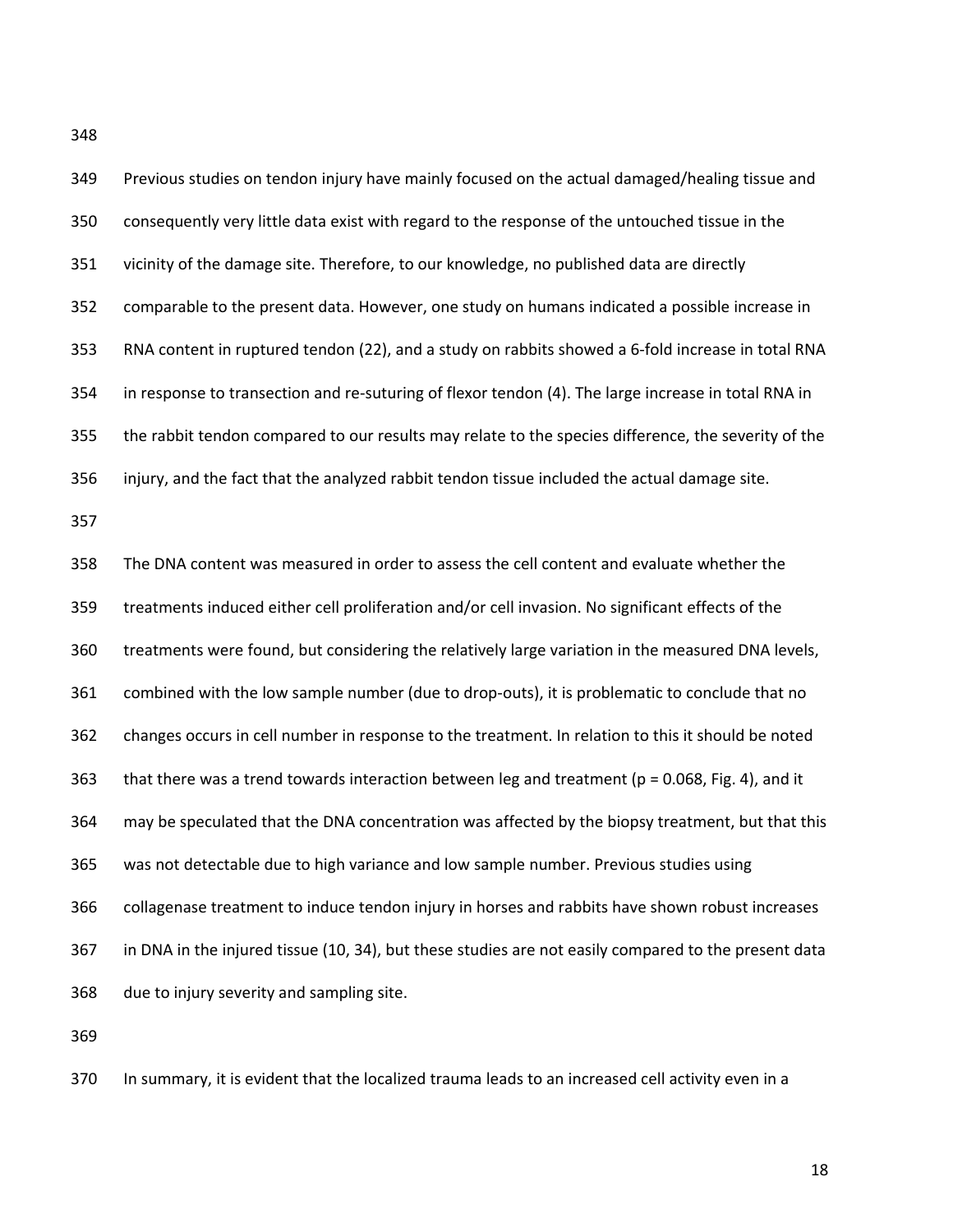371 distance of minimum 5 mm from the trauma in tendon tissue, but it is not possible based on the 372 present data to conclude whether an increase in cell number is partly responsible for the increase 373 in cell activity.

#### 374 **Increased expression of collagen and TGF-ß1 after biopsy treatment**

375 With regard to changes in expression of specific mRNA targets in response to the needle and 376 biopsy treatments, the most robust changes were seen in type I and III collagen. It was clear that 377 the biopsy treatment, but not the needle treatment, led to increased collagen III expression, and a 378 very similar picture was seen for type I collagen (Fig 5A & B). The induced expression of collagen I 379 and III suggests that the local tendon fibroblasts are activated by the biopsy treatment, as such an 380 expression profile would not be expected if the increase in cell activity (total RNA increase) was 381 mainly caused by an invasion of immune cells. To further investigate a possible immune cell 382 response, CD68 was measured, as this gene known to be expressed at high levels in macrophages 383 (19). However, the level of CD68 expression was unaffected by the treatment (Fig. 8C) and was in 384 fact high in both control and treated tendon tissue (absolute values not shown). The level of CD68 385 expression corresponded to that of e.g. fibromodulin and CTGF (though a direct comparison of 386 absolute values is not appropriate to make due to potential variation in the efficiency of the cDNA 387 synthesis for different targets), and notably the level of CD68 expression was far higher than what 388 we have observed in human skeletal muscle (personal observation). This observation, combined 389 with a previous study showing that fibroblasts express relatively high levels of CD68 (15), indicates 390 that perhaps the tendon fibroblasts, and not macrophages, are the major source of CD68 391 expression in the tendon samples. An almost absent expression of MMP12, a proteinase that is 392 also expressed at high levels in macrophages (43), was found in both control and treated tendon, 393 and this supports that no large influx of macrophages was induced by the treatment. This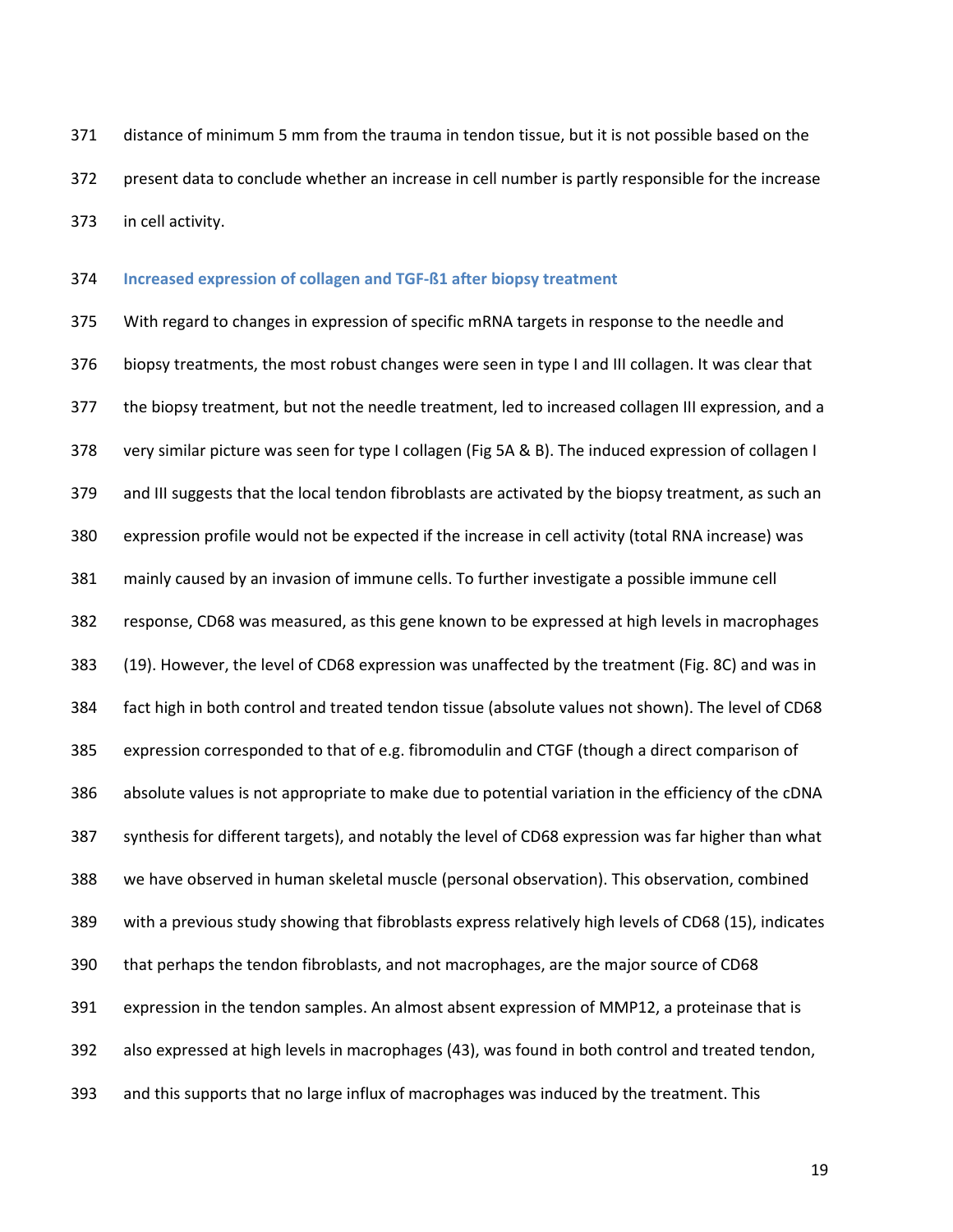394 speculation is further supported by the fact that at least no dramatic increase occurred in DNA 395 content.

396 With regard to the other mRNA targets related to the structural tendon matrix, no changes were 397 seen in decorin, tenascin-C, fibromodulin and tenomodulin, while fibronectin had a generally 398 higher level of expression in the biopsy group. It may be suspected that the main effect on 399 fibronectin is largely caused by an increased expression in response to the biopsy treatment, but 400 this cannot be concluded by the present data. However, an effect of the biopsy treatment on both 401 collagen (I and III) and fibronectin would fit theoretically with the evident induction of TGF-ß1 402 seen in response to the biopsy treatment (Fig. 7A), since TGF-ß1 is known to induce both collagen 403 and fibronectin expression (20, 25, 32, 44). Several studies on severe injury in animal tendons have 404 found substantial increases in expression levels of collagen I and/or collagen III (4, 10, 14, 31) as 405 well as in TGF-ß1 (8, 10, 14, 39) in the damaged tissue compared to control tendon. In addition, 406 one study in humans found elevated type I collagen expression in ruptured Achilles tendon tissue 407 (23). The present study adds information to these observations by showing that even a moderate 408 trauma can lead to increased TGF-ß1 expression along with collagen I and III expression, and that 409 this response is not restricted to the actual damaged tissue but spreads out through the tendon 410 and lasts for several weeks.

411 An increase in TGF-ß1 action may well be the cause of the found increase in collagen expression, 412 but other growth factors, such as IGF-I and CTGF, as well as the transcription factor scleraxis may 413 also be involved. Both IGF-I and CTGF have been suggested to be part of the tendon healing 414 response and both are known to induce collagen expression (6, 12, 13, 16). The transcription 415 factor scleraxis is known to be involved in tendon development and to induce collagen I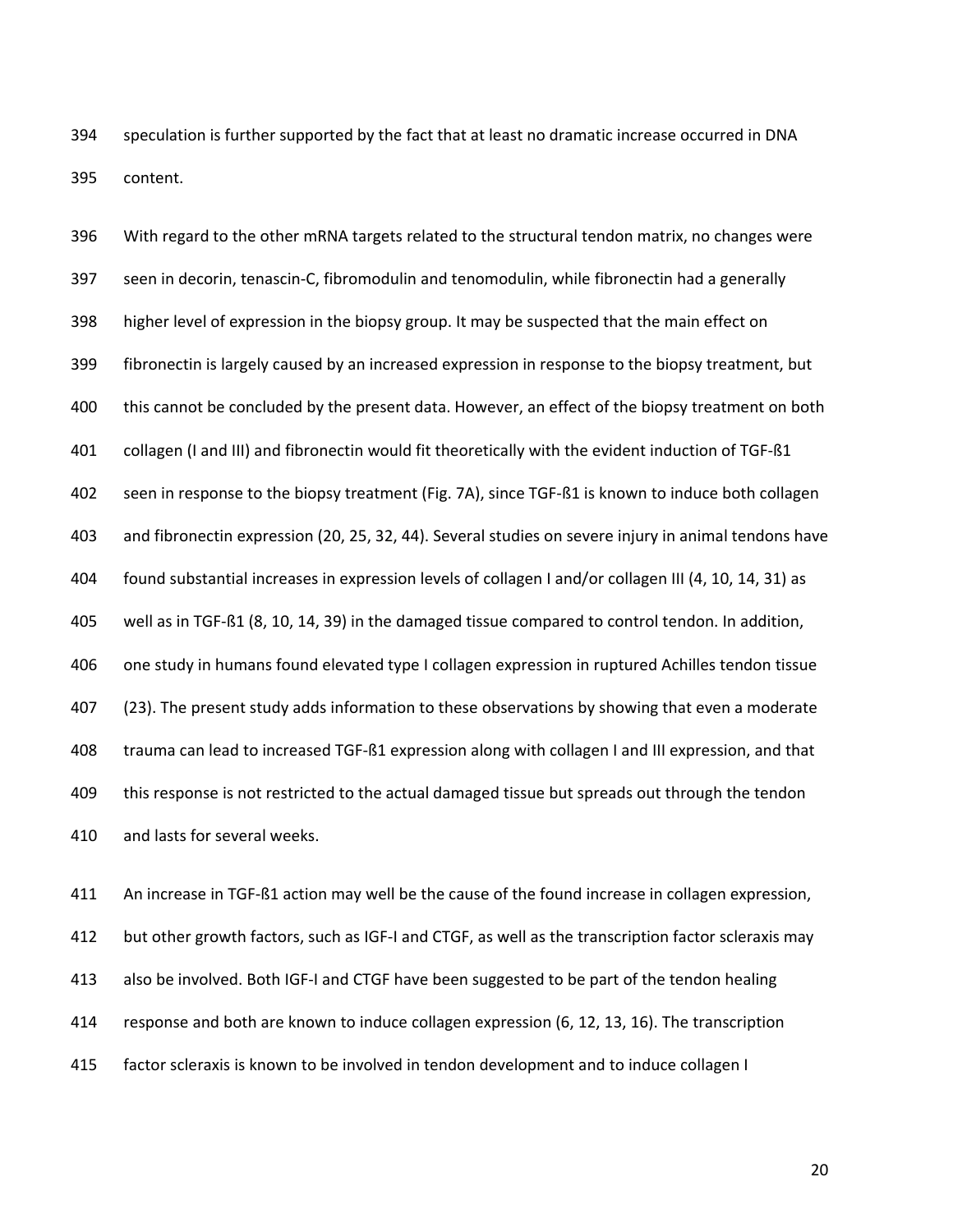416 expression (9, 28). However, we observed no differences in the expression level of either IGF-I, 417 CTGF or scleraxis in treated versus control tendon.

418

419 With regard to IGF-I, this observation differs from previous studies on animals (rabbit, horse and 420 chicken) in which increased levels of IGF-I expression were seen in response to severe tendon 421 damage (8, 39), and in some studies this elevation persisted even at late time points possibly 422 corresponding to the one we have investigated (5, 10). Many potential explanations for this 423 divergence exist, including severity of the injury, species difference and timing of tissue sampling. 424 With regard to the CTGF response to tendon injury, two studies on chick flexor tendon showed an 425 increase in expression shortly after tendon transection (3-7 days) (8, 39), while a similar 426 experiment in rabbit flexor tendon showed unaltered CTGF expression in the early healing phase 427 and a down-regulation in the late healing phase (24 days) (4). The decrease in CTGF in the late 428 healing phase is supported by the data on chick tendon from Chen et al. (8). Based on these 429 previous observations it does not seem surprising that CTGF expression was unaffected at 4 weeks 430 after treatment, although it cannot be excluded that a change occurred at an earlier time point. 431 Previous studies of scleraxis expression in healing tendon show variable results, with some studies 432 showing an increase in expression in response to tendon injury (24) and others finding no change 433 (14, 41).

434

435 In summary, the biopsy treatment induced an expression of both type I and III collagen that 436 persisted for 4 weeks after treatment, and based on the expression of collagen-inducing growth 437 factors it seems likely that an increased TGF-ß1 action is - at least partly - involved in the induction 438 of collagen mRNA expression at this time point, while CTGF and IGF-I seem less likely to be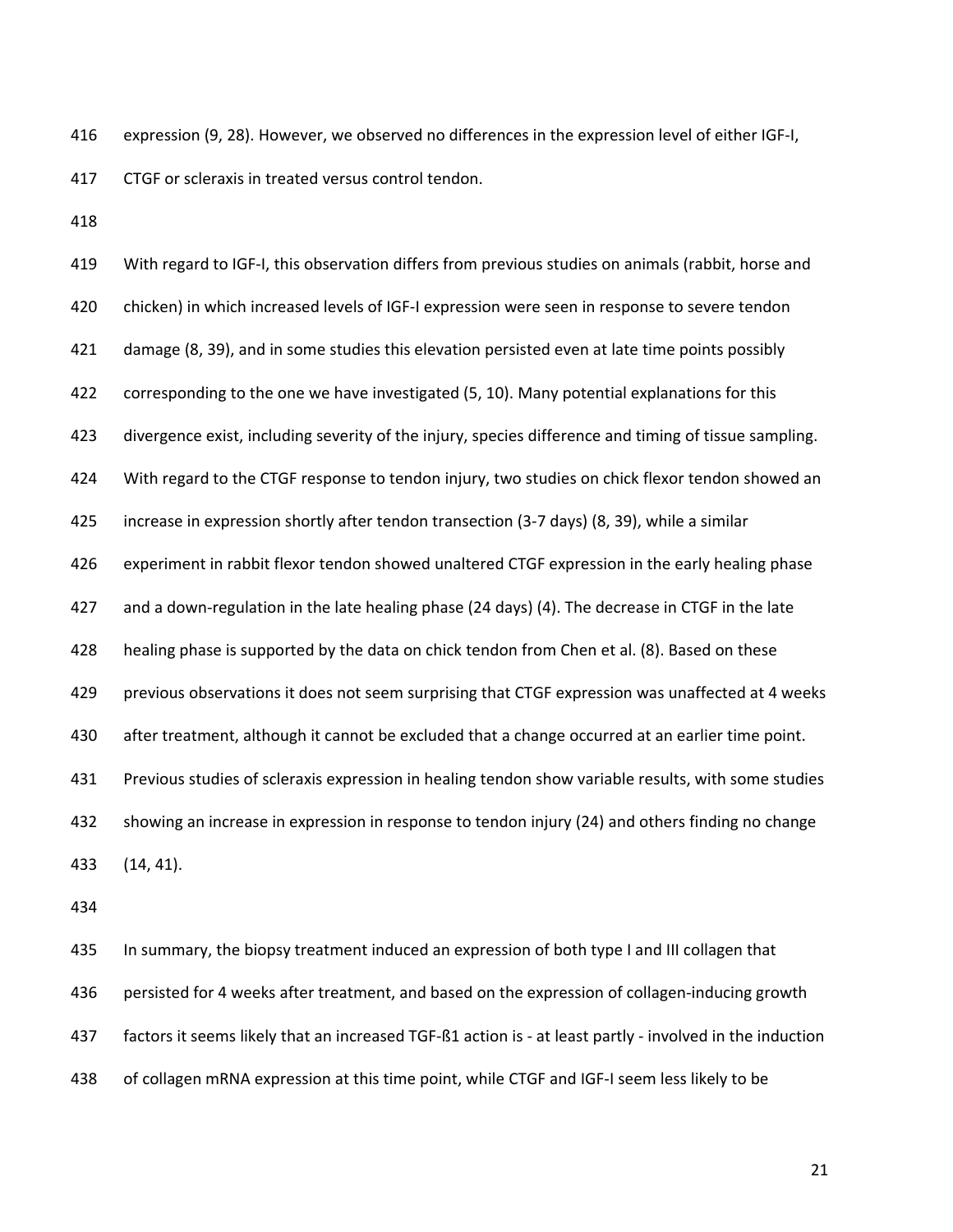439 involved.

#### 440 **VEGF expression**

441 VEGF expression was measured in control and treated tendon to assess a potential angiogenic 442 response to the induced trauma, but no effect was detected at 4 weeks after the trauma (Fig. 8B). 443 In adult human healthy tendons the VEGF expression on both mRNA and protein level is suggested 444 to be very low or absent, while it is expressed in both fetal tendon and ruptured adult tendon 445 tissue (36). In addition, previous studies of tendon injury and healing of chick flexor tendon show 446 substantial increases in VEGF mRNA in the early healing phase (3-7 days) but at later time points 447 the expression level was normalized (8, 39). Thus, trauma in tendon tissue seems a potent 448 stimulus for inducing VEGF expression, but our data suggest that either this effect does not spread 449 out from the site of the trauma or that the effect is short lasting also in human tendon (< 4 weeks).

### 450 **The tendon response to needle and biopsy treatment**

451 There was a clearly more pronounced effect of the biopsy treatment than of the needle treatment 452 on type III collagen and TGF-ß1 expression, and though only a main effect of treatment was found 453 for the total RNA content and type I collagen expression, this was most likely driven by the effect 454 of the biopsy treatment (p=0.081 (RNA) p= 0.053 (collagen I) for interaction, Fig. 4 & 5). Therefore 455 it is unlikely there was any effect the needle treatment at all. The greater effect of the biopsy 456 treatment may be related to the fact that the thick biopsy needle cuts through the collagen 457 fascicles in the site of penetration, while it may be suspected that the thin needle could penetrate 458 in between fascicles and thus no or minimal cutting would occur. The cutting of fibrils is very likely 459 to generate a marked response in the tendon cells due to the sudden unloading of the matrix and 460 thereby the cells (2, 27) and evidently this response is propagated to the surrounding tissue, as the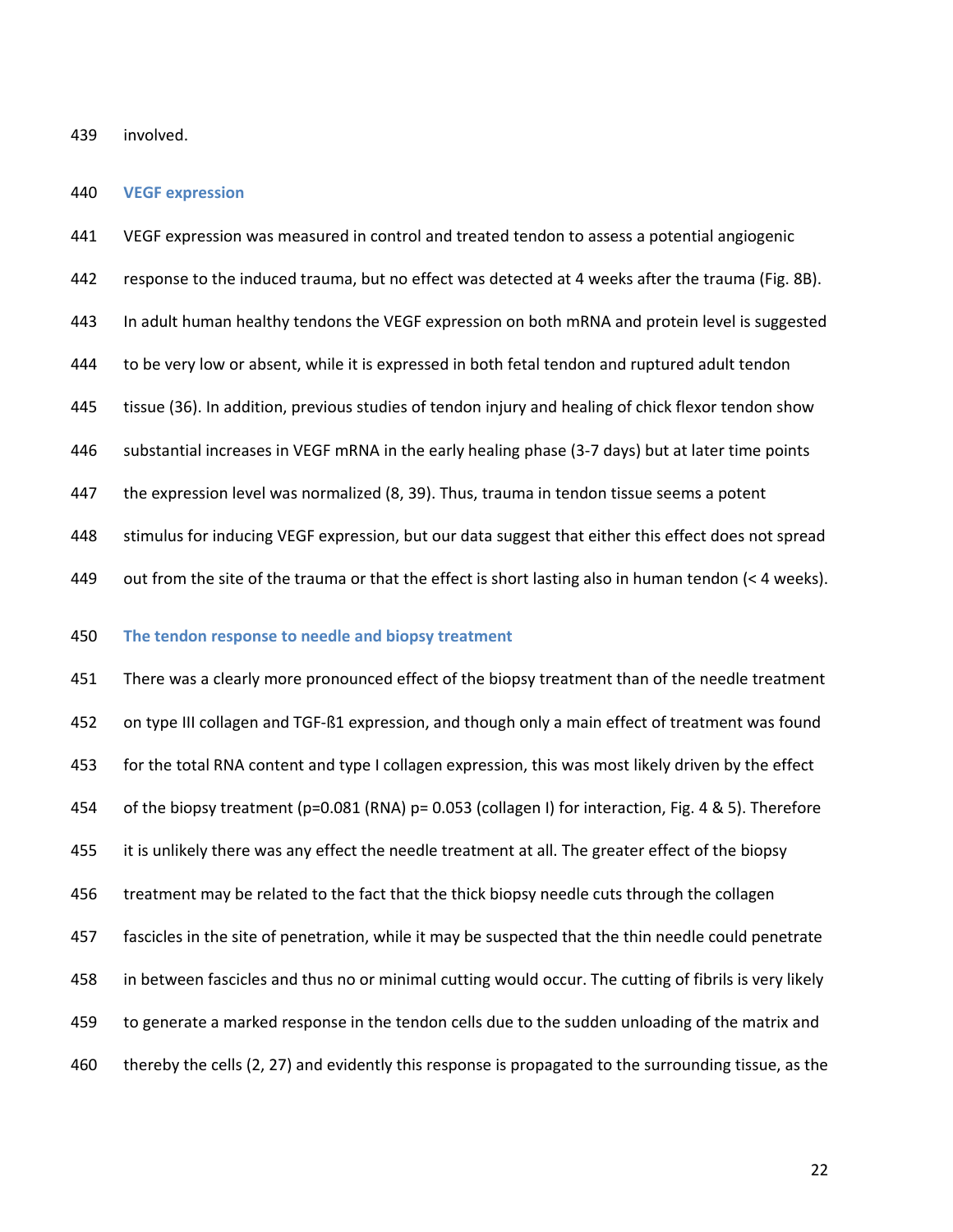461 treatment response was observed in an area separated from the actual injury site. The spreading 462 of the response fits well with previous evidence of gap junctions between tendon cells that allow 463 communication between them in both lateral and vertical directions (29). Whether the observed 464 response is favorable in relation to tendon healing is questionable. The general increase in cell 465 activity could promote healing, and such cell activation may explain why needle penetrations (5-50 466 penetrations) of tendinopathic tendons seem beneficial in some cases (26, 30, 37, 38). On the 467 other hand the gene expression profile with high TGF-ß1, along with high type I and III collagen 468 expression (and possibly fibronectin) is partly similar to what is seen in tendinopathic tendon (35), 469 although we did not observe changes in tenascin-C, fibromodulin or decorin quite corresponding 470 to that observed in tendinopathy (35). Furthermore, we saw no up-regulation of MMP13, an 471 enzyme that is induced by tendon fascicle damage and/or unloading (27), though studies in vitro 472 on rat tail tendon showed that the response was localized to cells located in the site of damage 473 (27).

#### 474 **Limitations**

475 One limitation of the study is that it is only possible to measure the effect of the trauma at one 476 time-point in each person. Due to this limitation we cannot determine a time-line with regard to 477 changes in expression of relevant genes, and thus we cannot rule out that the seemingly un-478 responsive target genes actually responded at earlier or later time-points than where our 479 observations are made. An additional limitation is the relatively low number of subjects due to 480 unforeseeable dropouts. This low number reduces the confidence with which we can conclude 481 that there was no effect of treatment, especially for the parameters that showed high levels of 482 variation. These parameters include DNA content, and expression levels of TGF-ß2, TGF-ß3, 483 fibromodulin, tenascin-C and tenomodulin.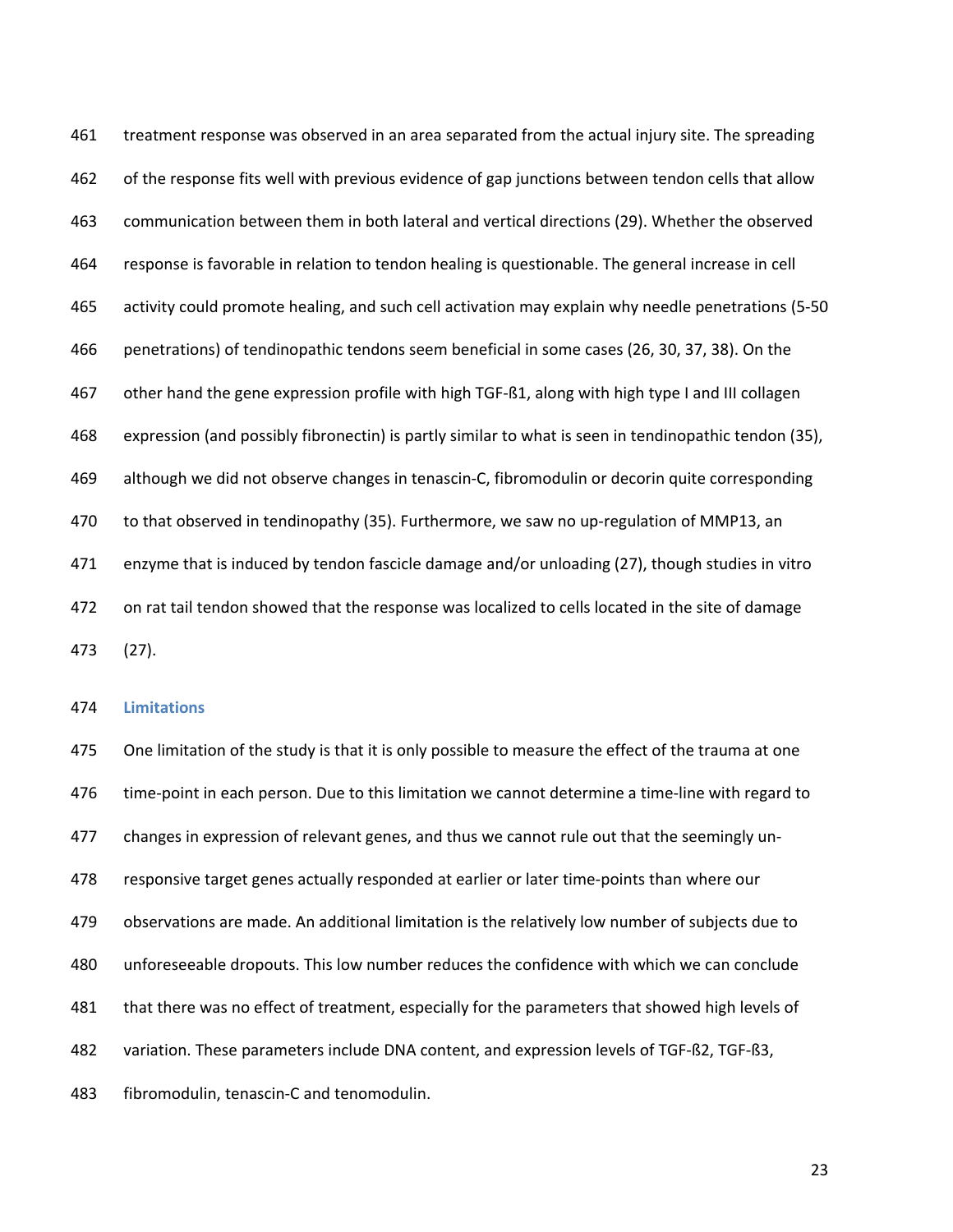#### 484 **Conclusion**

485 In conclusion tendon cells can be activated by trauma, and this activation seems to be based on an 486 increased activity, and perhaps proliferation, of the local tendon cells. Importantly, the response is 487 not restricted to the actual damage site but propagates at least 5 mm from the sites of damage. As 488 tendons have relatively low tissue turnover and cell activity, and show poor resolution of 489 tendinopathic conditions, the present findings of increase in cell activity after trauma could 490 explain a potential beneficial effect of dry needling in the treatment of tendinopathy. Finally, the 491 findings have implications for design of studies with tendon biopsy sampling, as they clearly show 492 that it is not feasible to perform repeated biopsy sampling of tendon tissue from the same tissue, 493 unless the aim is to study the specific effect of trauma itself. 494

# 495 **Acknowledgements**

496 We thank Simon Doessing, Rie H. Nielsen and Anders Boesen for help in conducting the human

497 studies. Funding from The A.P. Møller foundation for the Advancement of Medical Sciences, The

498 Danish Rheumatism Association (A2459), the Weimann foundation and the EU FP7

499 grant Myoage (contact No: 223576) is greatly appreciated

500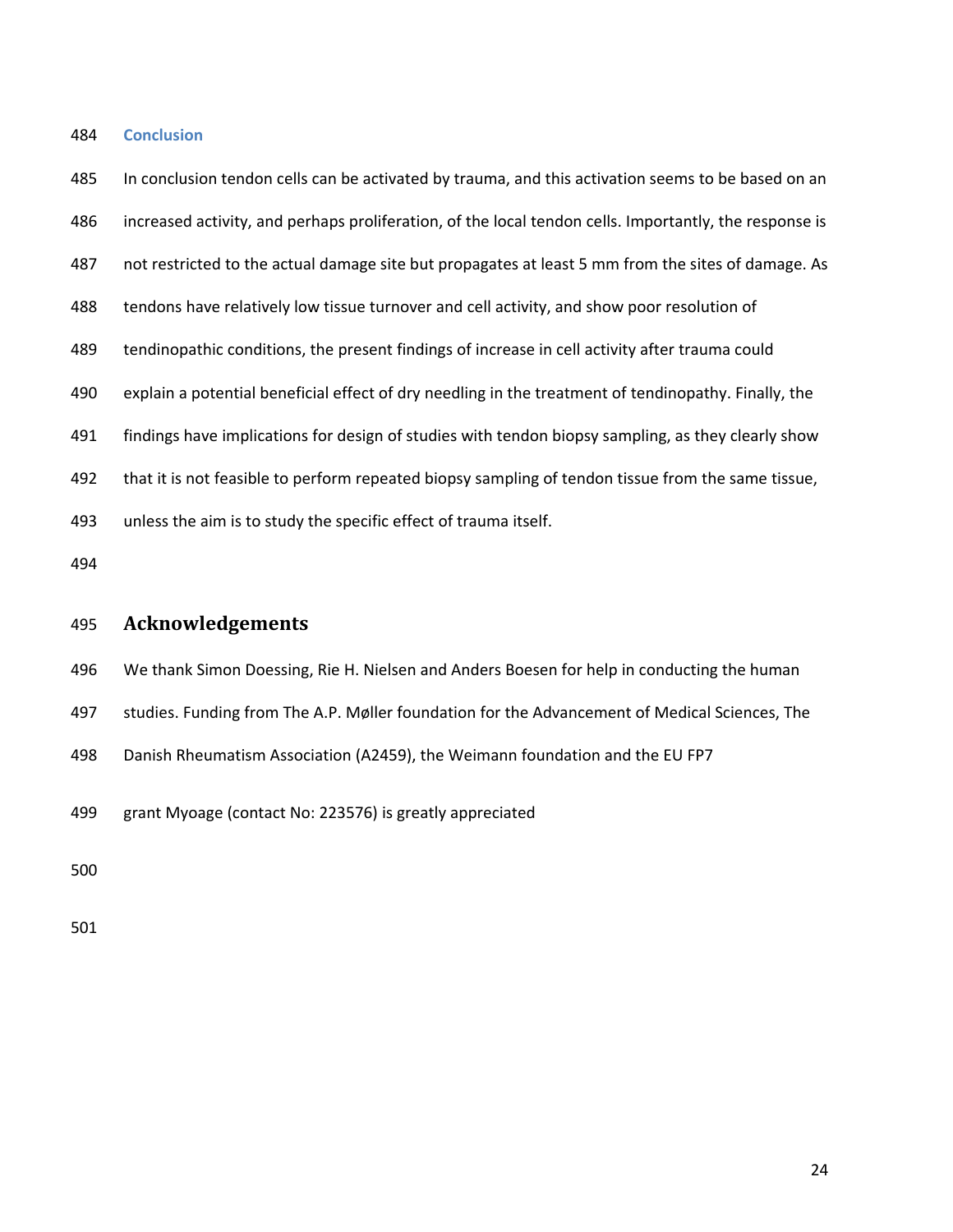502

503

504 1. **Barfod KW**. Achilles tendon rupture; assessment of nonoperative treatment. *Danish*  505 *medical journal* 61: B4837, 2014.

506 2. **Bayer ML, Schjerling P, Herchenhan A, Zeltz C, Heinemeier KM, Christensen L,**  507 **Krogsgaard M, Gullberg D, and Kjaer M**. Release of tensile strain on engineered human tendon 508 tissue disturbs cell adhesions, changes matrix architecture, and induces an inflammatory 509 phenotype. *PLoS One* 9: e86078, 2014.

510 3. **Bayer ML, Yeung CY, Kadler KE, Qvortrup K, Baar K, Svensson RB, Magnusson SP,**  511 **Krogsgaard M, Koch M, and Kjaer M**. The initiation of embryonic-like collagen fibrillogenesis by 512 adult human tendon fibroblasts when cultured under tension. *Biomaterials* 31: 4889-4897, 2010.

513 4. **Berglund M, Reno C, Hart DA, and Wiig M**. Patterns of mRNA expression for matrix 514 molecules and growth factors in flexor tendon injury: differences in the regulation between 515 tendon and tendon sheath. *JHand SurgAm* 31: 1279-1287, 2006.

516 5. **Berglund ME, Hart DA, Reno C, and Wiig M**. Growth factor and protease expression 517 during different phases of healing after rabbit deep flexor tendon repair. *Journal of orthopaedic*  518 *research : official publication of the Orthopaedic Research Society* 29: 886-892, 2011.

519 6. **Branford OA, Klass BR, Grobbelaar AO, and Rolfe KJ**. The growth factors involved in 520 flexor tendon repair and adhesion formation. *The Journal of hand surgery, European volume* 39: 521 60-70, 2014.

522 7. **Campbell EL, Seynnes OR, Bottinelli R, McPhee JS, Atherton PJ, Jones DA, Butler-**523 **Browne G, and Narici MV**. Skeletal muscle adaptations to physical inactivity and subsequent 524 retraining in young men. *Biogerontology* 14: 247-259, 2013.

525 8. **Chen CH, Cao Y, Wu YF, Bais AJ, Gao JS, and Tang JB**. Tendon healing in vivo: gene 526 expression and production of multiple growth factors in early tendon healing period. *The Journal*  527 *of hand surgery* 33: 1834-1842, 2008.

528 9. **Cserjesi P, Brown D, Ligon KL, Lyons GE, Copeland NG, Gilbert DJ, Jenkins NA, and**  529 **Olson EN**. Scleraxis: a basic helix-loop-helix protein that prefigures skeletal formation during 530 mouse embryogenesis. *Development* 121: 1099-1110, 1995.

531 10. **Dahlgren LA, Mohammed HO, and Nixon AJ**. Temporal expression of growth factors 532 and matrix molecules in healing tendon lesions. *Journal of orthopaedic research : official*  533 *publication of the Orthopaedic Research Society* 23: 84-92, 2005.

534 11. **Dheda K, Huggett JF, Bustin SA, Johnson MA, Rook G, and Zumla A**. Validation of 535 housekeeping genes for normalizing RNA expression in real-time PCR. *Biotechniques* 37: 112-119, 536 2004.

537 12. **Doessing S, Heinemeier KM, Holm L, Mackey AL, Schjerling P, Rennie M, Smith K,**  538 **Reitelseder S, Kappelgaard AM, Rasmussen MH, Flyvbjerg A, and Kjaer M**. Growth hormone 539 stimulates the collagen synthesis in human tendon and skeletal muscle without affecting 540 myofibrillar protein synthesis. *JPhysiol* 588: 341-351, 2010.

541 13. **Duncan MR, Frazier KS, Abramson S, Williams S, Klapper H, Huang X, and** 

542 **Grotendorst GR**. Connective tissue growth factor mediates transforming growth factor beta-543 induced collagen synthesis: down-regulation by cAMP. *FASEB J* 13: 1774-1786, 1999.

544 14. **Eliasson P, Andersson T, and Aspenberg P**. Rat Achilles tendon healing: mechanical 545 loading and gene expression. *JApplPhysiol* 107: 399-407, 2009.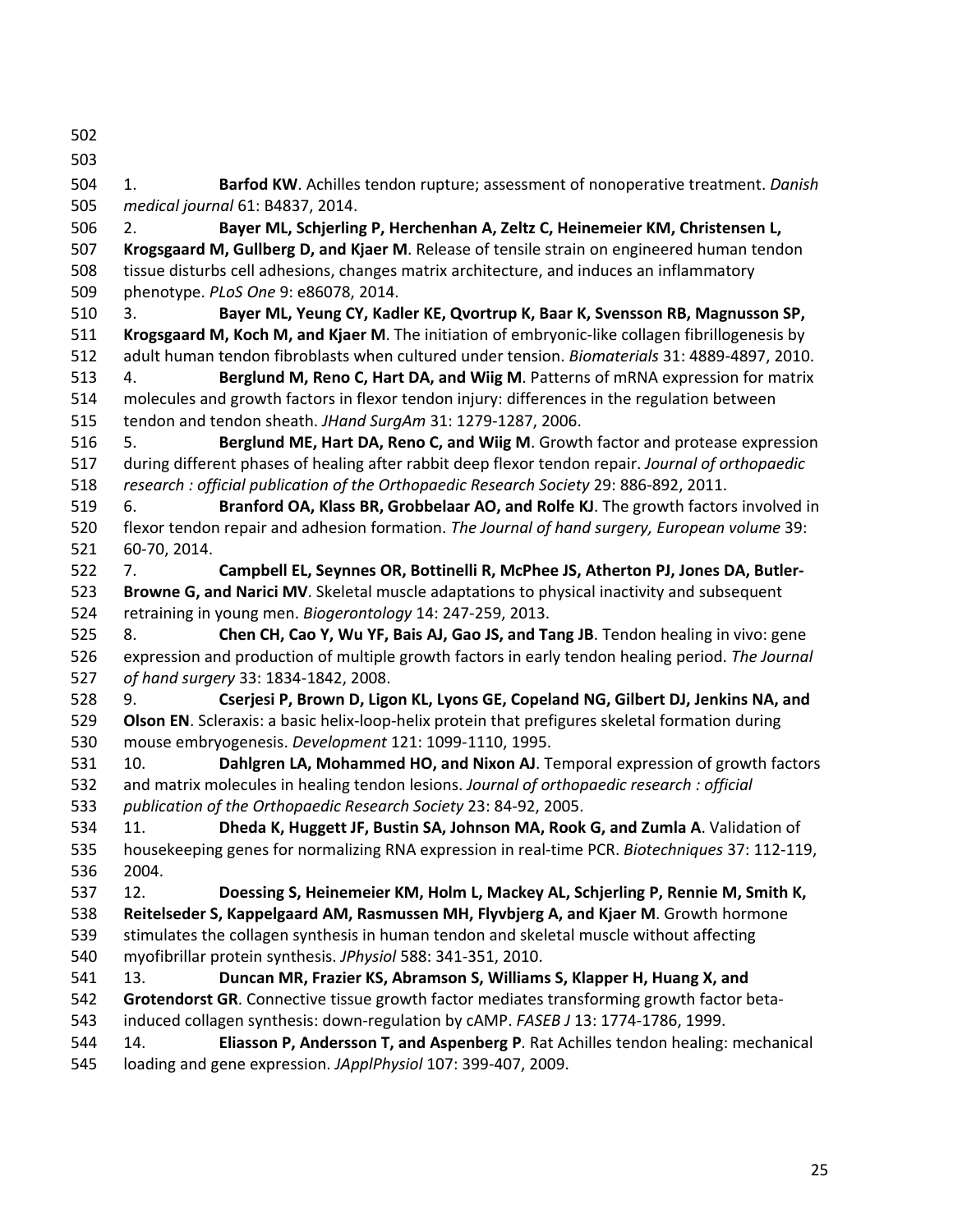546 15. **Gottfried E, Kunz-Schughart LA, Weber A, Rehli M, Peuker A, Muller A,**  547 **Kastenberger M, Brockhoff G, Andreesen R, and Kreutz M**. Expression of CD68 in non-myeloid cell 548 types. *Scandinavian journal of immunology* 67: 453-463, 2008. 549 16. **Hansen M, Boesen A, Holm L, Flyvbjerg A, Langberg H, and Kjaer M**. Local 550 administration of insulin-like growth factor-I (IGF-I) stimulates tendon collagen synthesis in 551 humans. *ScandJMedSciSports* 2012. 552 17. **Heinemeier KM, Bjerrum SS, Schjerling P, and Kjaer M**. Expression of extracellular 553 matrix components and related growth factors in human tendon and muscle after acute exercise. 554 *Scand J Med Sci Sports* 23: e150-161, 2013. 555 18. **Heinemeier KM, Schjerling P, Heinemeier J, Magnusson SP, and Kjaer M**. Lack of 556 tissue renewal in human adult Achilles tendon is revealed by nuclear bomb (14)C. *FASEB J* 27: 557 2074-2079, 2013. 558 19. **Holness CL, and Simmons DL**. Molecular cloning of CD68, a human macrophage 559 marker related to lysosomal glycoproteins. *Blood* 81: 1607-1613, 1993. 560 20. **Ignotz RA, Endo T, and Massague J**. Regulation of fibronectin and type I collagen 561 mRNA levels by transforming growth factor-beta. *J BiolChem* 262: 6443-6446, 1987. 562 21. **Ireland D, Harrall R, Curry V, Holloway G, Hackney R, Hazleman B, and Riley G**. 563 Multiple changes in gene expression in chronic human Achilles tendinopathy. *Matrix Biol* 20: 159- 564 169, 2001. 565 22. **Jones GC, Corps AN, Pennington CJ, Clark IM, Edwards DR, Bradley MM, Hazleman**  566 **BL, and Riley GP**. Expression profiling of metalloproteinases and tissue inhibitors of 567 metalloproteinases in normal and degenerate human achilles tendon. *Arthritis Rheum* 54: 832- 568 842, 2006. 569 23. **Karousou E, Ronga M, Vigetti D, Passi A, and Maffulli N**. Collagens, proteoglycans, 570 MMP-2, MMP-9 and TIMPs in human achilles tendon rupture. *ClinOrthopRelat Res* 466: 1577- 571 1582, 2008. 572 24. **Killian ML, Lim CT, Thomopoulos S, Charlton N, Kim HM, and Galatz LM**. The effect 573 of unloading on gene expression of healthy and injured rotator cuffs. *Journal of orthopaedic*  574 *research : official publication of the Orthopaedic Research Society* 31: 1240-1248, 2013. 575 25. **Kim SG, Akaike T, Sasagaw T, Atomi Y, and Kurosawa H**. Gene expression of type I 576 and type III collagen by mechanical stretch in anterior cruciate ligament cells. *Cell StructFunct* 27: 577 139-144, 2002. 578 26. **Krey D, Borchers J, and McCamey K**. Tendon needling for treatment of 579 tendinopathy: A systematic review. *The Physician and sportsmedicine* 43: 80-86, 2015. 580 27. **Lavagnino M, Arnoczky SP, Egerbacher M, Gardner KL, and Burns ME**. Isolated 581 fibrillar damage in tendons stimulates local collagenase mRNA expression and protein synthesis. 582 *JBiomech* 39: 2355-2362, 2006. 583 28. **Lejard V, Brideau G, Blais F, Salingcarnboriboon R, Wagner G, Roehrl MH, Noda M,**  584 **Duprez D, Houillier P, and Rossert J**. Scleraxis and NFATc regulate the expression of the pro-585 alpha1(I) collagen gene in tendon fibroblasts. *The Journal of biological chemistry* 282: 17665- 586 17675, 2007. 587 29. **McNeilly CM, Banes AJ, Benjamin M, and Ralphs JR**. Tendon cells in vivo form a 588 three dimensional network of cell processes linked by gap junctions. *Journal of anatomy* 189 ( Pt 589 3): 593-600, 1996.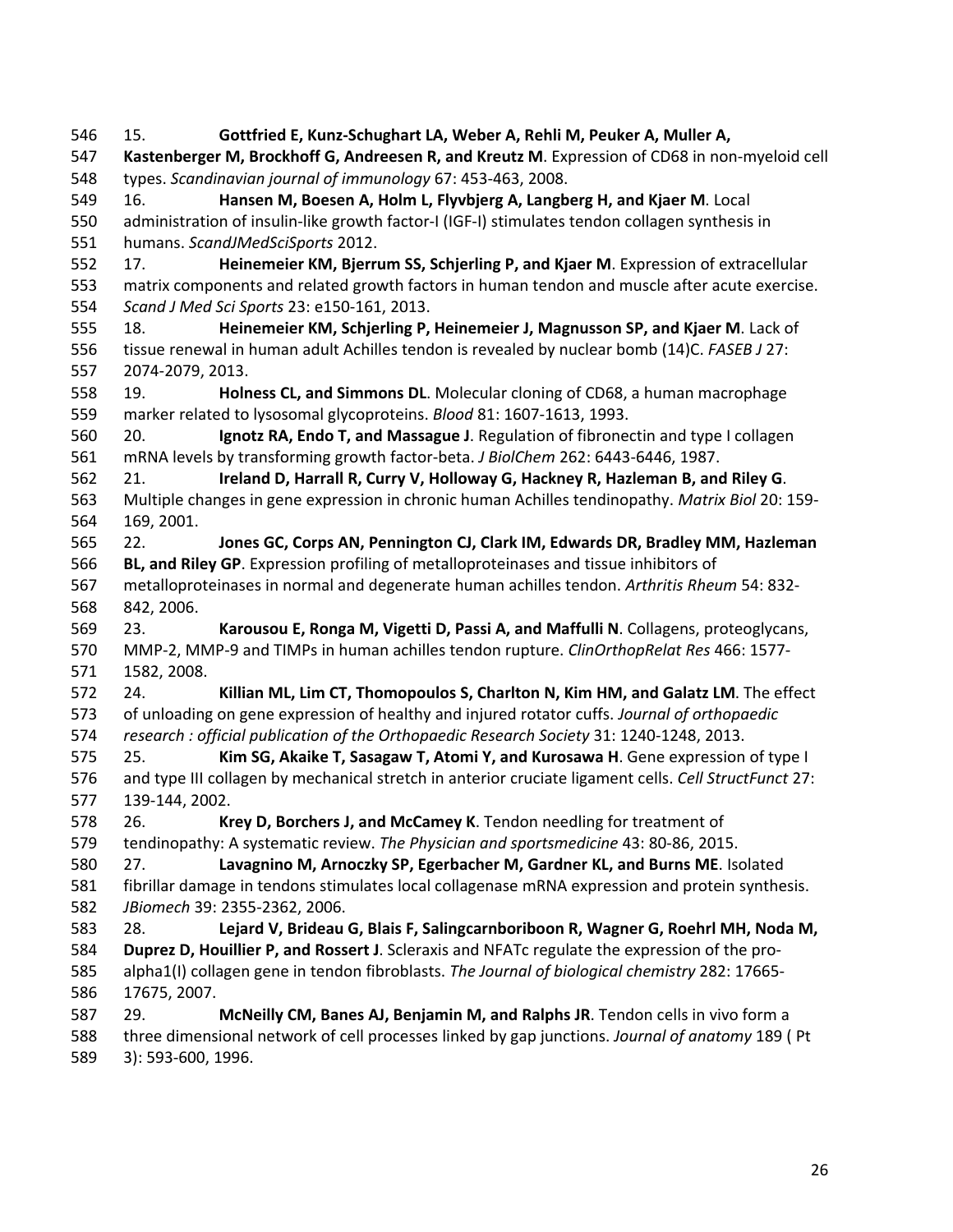590 30. **Mishra AK, Skrepnik NV, Edwards SG, Jones GL, Sampson S, Vermillion DA, Ramsey**  591 **ML, Karli DC, and Rettig AC**. Efficacy of platelet-rich plasma for chronic tennis elbow: a double-592 blind, prospective, multicenter, randomized controlled trial of 230 patients. *The American journal*  593 *of sports medicine* 42: 463-471, 2014. 594 31. **Molloy TJ, Wang Y, Horner A, Skerry TM, and Murrell GA**. Microarray analysis of 595 healing rat Achilles tendon: evidence for glutamate signaling mechanisms and embryonic gene 596 expression in healing tendon tissue. *Journal of orthopaedic research : official publication of the*  597 *Orthopaedic Research Society* 24: 842-855, 2006. 598 32. **Nakatani T, Marui T, Hitora T, Doita M, Nishida K, and Kurosaka M**. Mechanical 599 stretching force promotes collagen synthesis by cultured cells from human ligamentum flavum via 600 transforming growth factor-beta1. *JOrthopRes* 20: 1380-1386, 2002. 601 33. **Neuberger A, Perrone JC, and Slack HG**. The relative metabolic inertia of tendon 602 collagen in the rat. *BiochemJ* 49: 199-204, 1951. 603 34. **Oryan A, Goodship AE, and Silver IA**. Response of a collagenase-induced tendon 604 injury to treatment with a polysulphated glycosaminoglycan (Adequan). *Connective tissue research*  605 49: 351-360, 2008. 606 35. **Pingel J, Fredberg U, Qvortrup K, Larsen JO, Schjerling P, Heinemeier KM, Kjaer M,**  607 **and Langberg H**. Local biochemical and morphological changes in human Achilles tendinopathy: A 608 case control study. *BMCMusculoskeletDisord* 13: 53, 2012. 609 36. **Pufe T, Petersen W, Tillmann B, and Mentlein R**. The angiogenic peptide vascular 610 endothelial growth factor is expressed in foetal and ruptured tendons. *Virchows Arch* 439: 579- 611 585, 2001. 612 37. **Rha DW, Park GY, Kim YK, Kim MT, and Lee SC**. Comparison of the therapeutic 613 effects of ultrasound-guided platelet-rich plasma injection and dry needling in rotator cuff disease: 614 a randomized controlled trial. *Clinical rehabilitation* 27: 113-122, 2013. 615 38. **Stenhouse G, Sookur P, and Watson M**. Do blood growth factors offer additional 616 benefit in refractory lateral epicondylitis? A prospective, randomized pilot trial of dry needling as a 617 stand-alone procedure versus dry needling and autologous conditioned plasma. *Skeletal radiology*  618 42: 1515-1520, 2013. 619 39. **Tang JB, Chen CH, Zhou YL, McKeever C, and Liu PY**. Regulatory effects of 620 introduction of an exogenous FGF2 gene on other growth factor genes in a healing tendon. *Wound*  621 *repair and regeneration : official publication of the Wound Healing Society [and] the European*  622 *Tissue Repair Society* 22: 111-118, 2014. 623 40. **Thorpe CT, Streeter I, Pinchbeck GL, Goodship AE, Clegg PD, and Birch HL**. Aspartic 624 acid racemization and collagen degradation markers reveal an accumulation of damage in tendon 625 collagen that is enhanced with aging. *JBiolChem* 285: 15674-15681, 2010. 626 41. **Tokunaga T, Shukunami C, Okamoto N, Taniwaki T, Oka K, Sakamoto H, Ide J,**  627 **Mizuta H, and Hiraki Y**. FGF-2 Stimulates the Growth of Tenogenic Progenitor Cells to Facilitate 628 the Generation of Tenomodulin-Positive Tenocytes in a Rat Rotator Cuff Healing Model. *The*  629 *American journal of sports medicine* 2015. 630 42. **Trappe TA, Carroll CC, Jemiolo B, Trappe SW, Dossing S, Kjaer M, and Magnusson**  631 **SP**. Cyclooxygenase mRNA expression in human patellar tendon at rest and after exercise. 632 *AmJPhysiol RegulIntegrComp Physiol* 2007.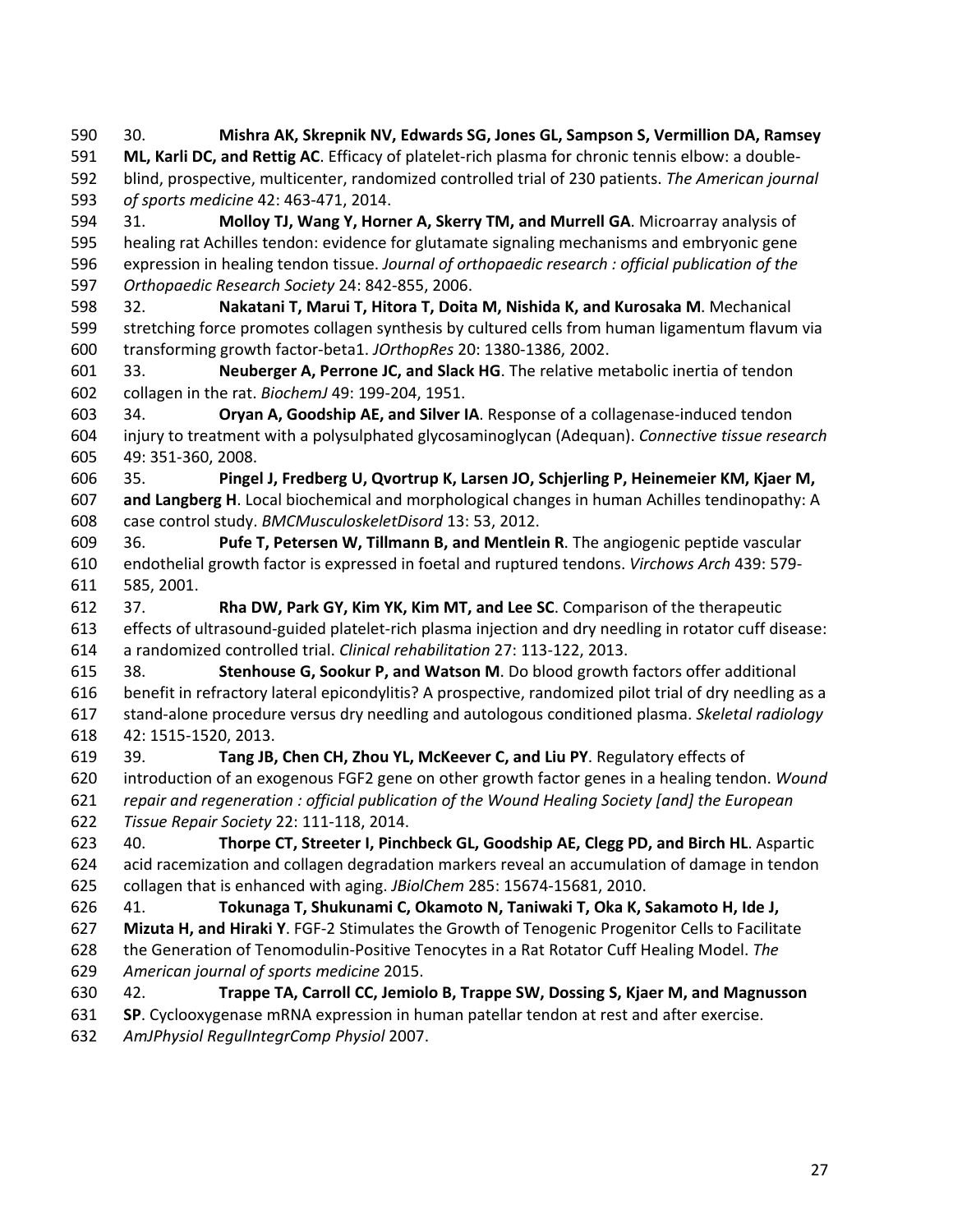- 633 43. **Vaalamo M, Kariniemi AL, Shapiro SD, and Saarialho-Kere U**. Enhanced expression 634 of human metalloelastase (MMP-12) in cutaneous granulomas and macrophage migration. *The*
- 635 *Journal of investigative dermatology* 112: 499-505, 1999.
- 636 44. **Yang G, Crawford RC, and Wang JH**. Proliferation and collagen production of human
- 637 patellar tendon fibroblasts in response to cyclic uniaxial stretching in serum-free conditions.
- 638 *JBiomech* 37: 1543-1550, 2004.
- 639
- 640
- 641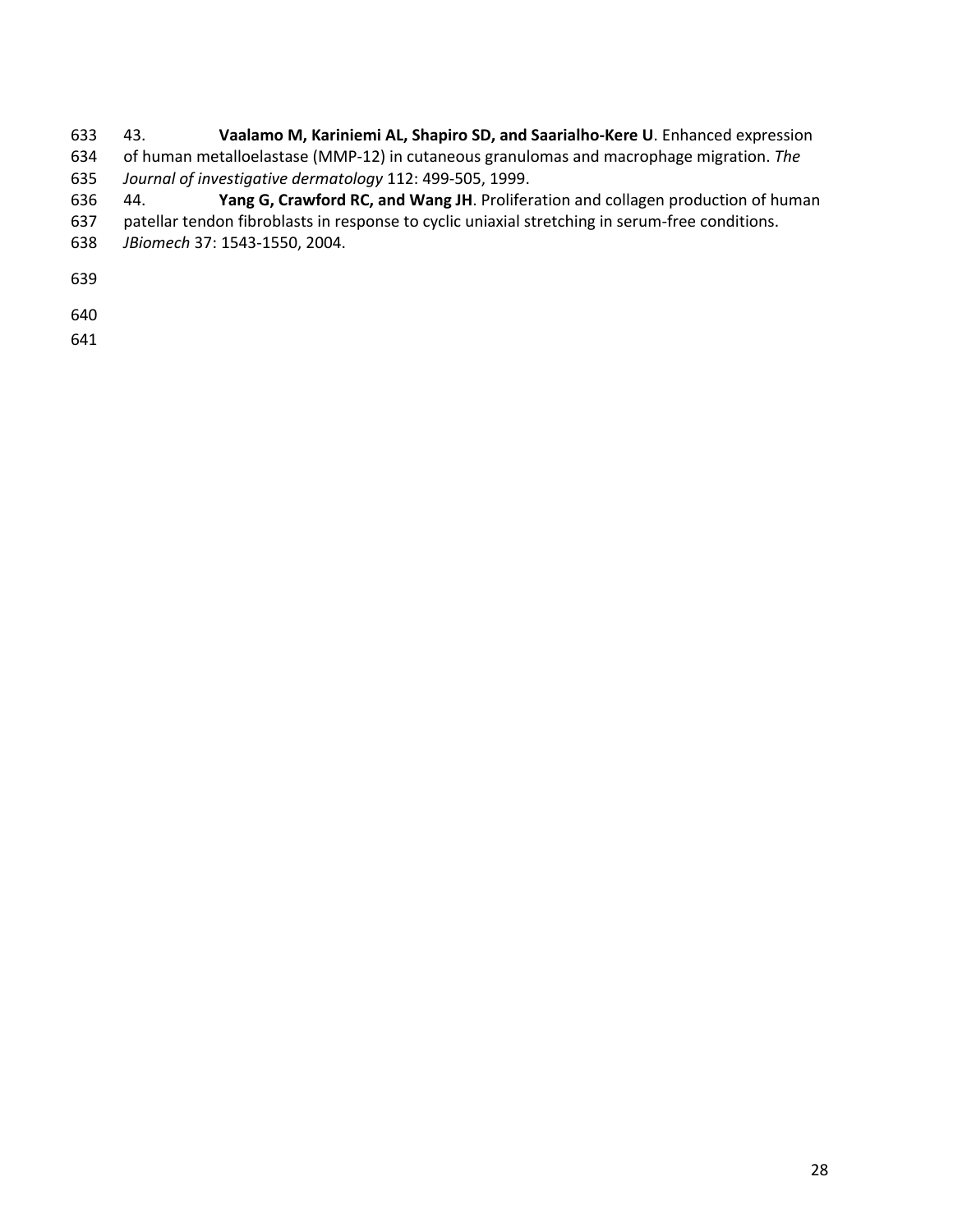#### 642 Figure legends

#### 643 **Figure 1**

# 644 **RNA content (A) and mRNA expression for GAPDH (B), COL1A1 (C) and Scleraxis (D)** was

645 measured in patellar tendon tissue before the intervention (pre), after three weeks of unilateral

646 limb suspension (post ULLS) and after three subsequent weeks of resistance training (post RT).

647 mRNA levels were normalized to RPLP0 mRNA. Data are shown as individual values for first

648 biopsies (open circles) and repeated biopsies (filled circles). In the first half of the participants

649 (n=5) all three biopsies were obtained from the leg that was subjected to ULLS and therefore

650 these persons had one first- and two repeated biopsies. In the remaining persons (n=4) the pre-

651 biopsy was taken in the contra-lateral leg (not subjected to ULLS), while the post ULLS and post RT

652 biopsies were taken from the leg that was subjected to ULLS, and therefore these persons have

653 two first- and one repeated biopsy. At the pre time-point the scleraxis mRNA level was below the

654 detection limit in three samples (D).

#### 655 **Figure 2**

656 **Illustration of the interventions in study II.** Participants in the needle group were subjected to 657 two penetrations of the patellar tendon with a 21-gauge needle on the first day of the study (A), 658 while participants in the biopsy group had one biopsy taken from the patellar tendon (B). For both 659 groups this initial trauma was localized slightly to the medial side of the tendon. After 4 weeks, all 660 participants had biopsies taken from both the treated and the control tendon. These biopsies 661 were taken slightly to the lateral side of the tendon and at least 5 mm from the initial site of 662 trauma (initial trauma shown by short black line on treated tendon).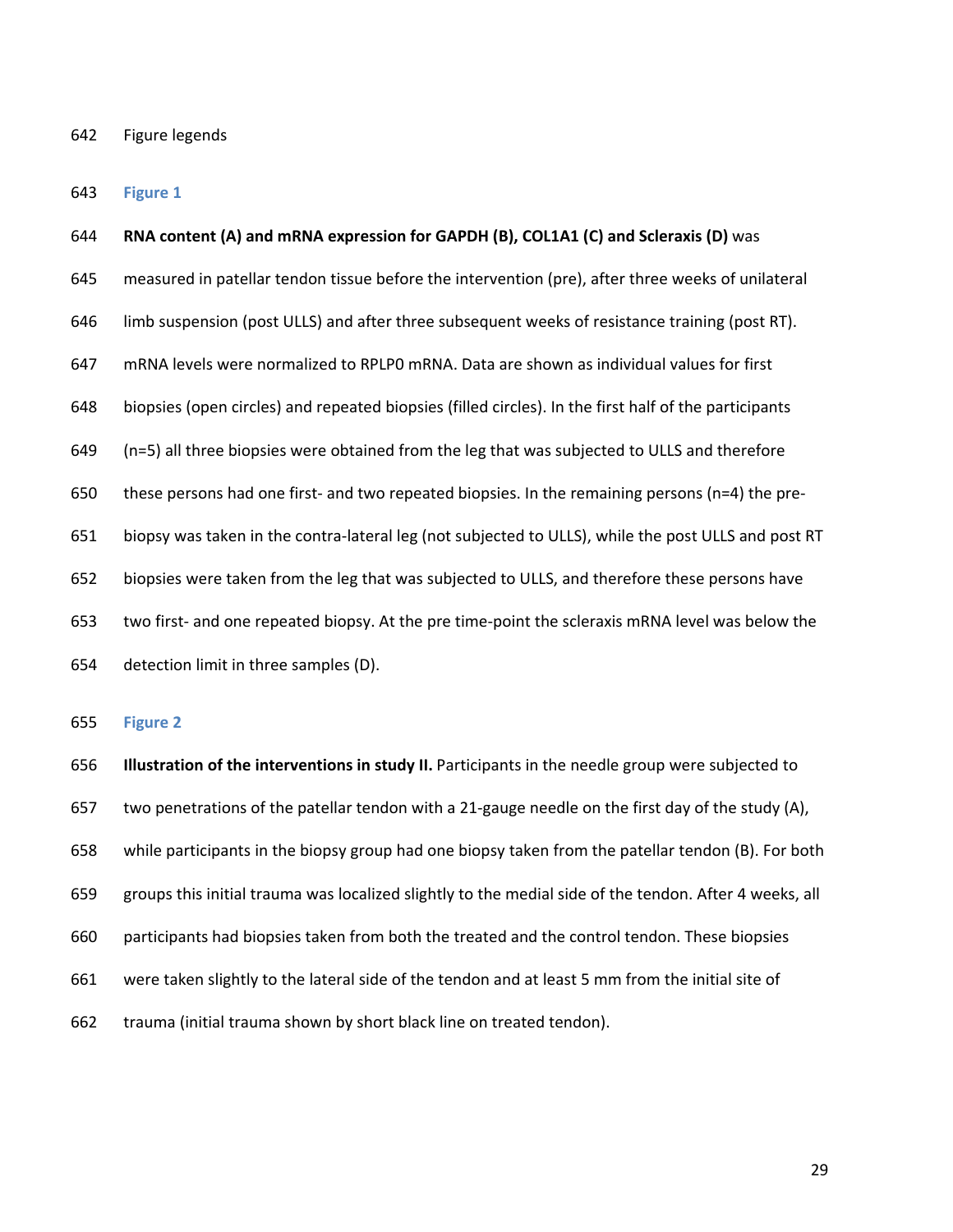664 **Tendon GAPDH mRNA** normalized to RPLP0 mRNA, presented as fold changes relative to the 665 mean of control values from both needle and biopsy groups. Values are geometric means  $\pm$  SE. 666 Mean values for the ratio between control and treated leg (within subjects) for the needle and 667 biopsy groups are shown in small inset graphs (top right). P-values for the two way repeated 668 measures ANOVA are shown (top left).

669 **Figure 4** 

670 **Concentrations of A) RNA and B) DNA (per tissue wet-weight) and C) RNA/DNA ratios**, presented 671 as fold changes relative to the mean of control values from both needle and biopsy groups. Values 672 are geometric means  $\pm$  SE. A value of 1 corresponds to approx. 38 ng RNA/mg tissue and 135 ng 673 DNA/mg tissue. Mean values for the ratio between control and treated leg (within subjects) for 674 the needle and biopsy groups are shown in small inset graphs (top right). The RNA concentration 675 was higher in treated versus controls (main effect of leg) (# p<0.05). P-values for the two way 676 repeated measures ANOVA are shown, with bold text indicating significant p-values (lower left).

677 **Figure 5** 

678 **Tendon COL1A1, COL3A1, COL12A1 and fibronectin mRNA** normalized to RPLP0 mRNA, presented 679 as fold changes relative to the mean of control values from both needle and biopsy groups. Values 680 are geometric means  $\pm$  SE. Mean values for the ratio between control and treated leg (within 681 subjects) for the needle and biopsy groups are shown in small inset graphs (top right). COL1A1 682 expression was higher in treated versus controls (main effect of leg) (# p<0.05). COL3A1 683 expression was higher in biopsy treated compared to both biopsy control and needle treated (\*\*\* 684 p<0.001). Fibronectin had higher expression levels in the biopsy group (main effect of group) (\$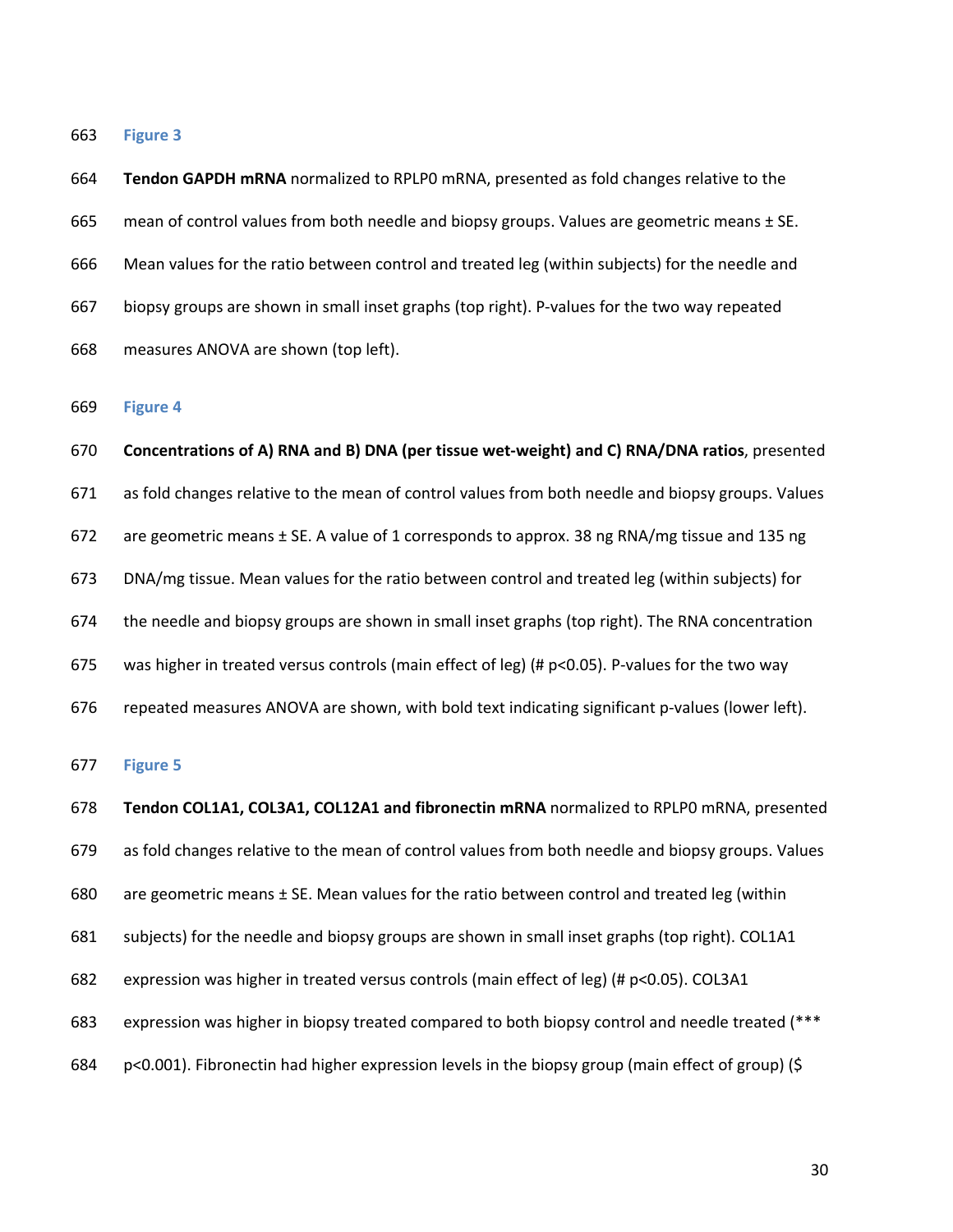- 685 p<0.05). P-values for the two way repeated measures ANOVA are shown, with bold text
- 686 highlighting significant p-values (top left).

- 688 **Tendon decorin, fibromodulin, tenascin-C and tenomodulin mRNA** normalized to RPLP0 mRNA, 689 presented as fold changes relative to the mean of control values from both needle and biopsy 690 groups. Values are geometric means ± SE. Mean values for the ratio between control and treated 691 leg (within subjects) for the needle and biopsy groups are shown in small inset graphs (top right). 692 P-values for the two way repeated measures ANOVA are shown, with bold text highlighting 693 significant p-values (top left).
- 694 **Figure 7**
- 695 **Tendon TGF-ß1, TGF-ß2, TGF-ß3, CTGF, IGF-IEa and scleraxis mRNA** normalized to RPLP0 mRNA,
- 696 presented as fold changes relative to the mean of control values from both needle and biopsy
- 697 groups. Values are geometric means  $\pm$  SE. Mean values for the ratio between control and treated
- 698 leg (within subjects) for the needle and biopsy groups are shown in small inset graphs (top right).
- 699 TGF-ß1 expression was higher in biopsy treated compared to biopsy control (\*\*\*p<0.001) and
- 700 needle treated (\*p<0.05). P-values for the two way repeated measures ANOVA are shown, with
- 701 bold text highlighting significant p-values (top left).

### 702 **Figure 8**

703 **Tendon VEGFa, IL-6 and CD68 mRNA** normalized to RPLP0 mRNA, presented as fold changes

- 704 relative to the mean of control values from both needle and biopsy groups. Values are geometric
- 705 means  $\pm$  SE. Mean values for the ratio between control and treated leg (within subjects) for the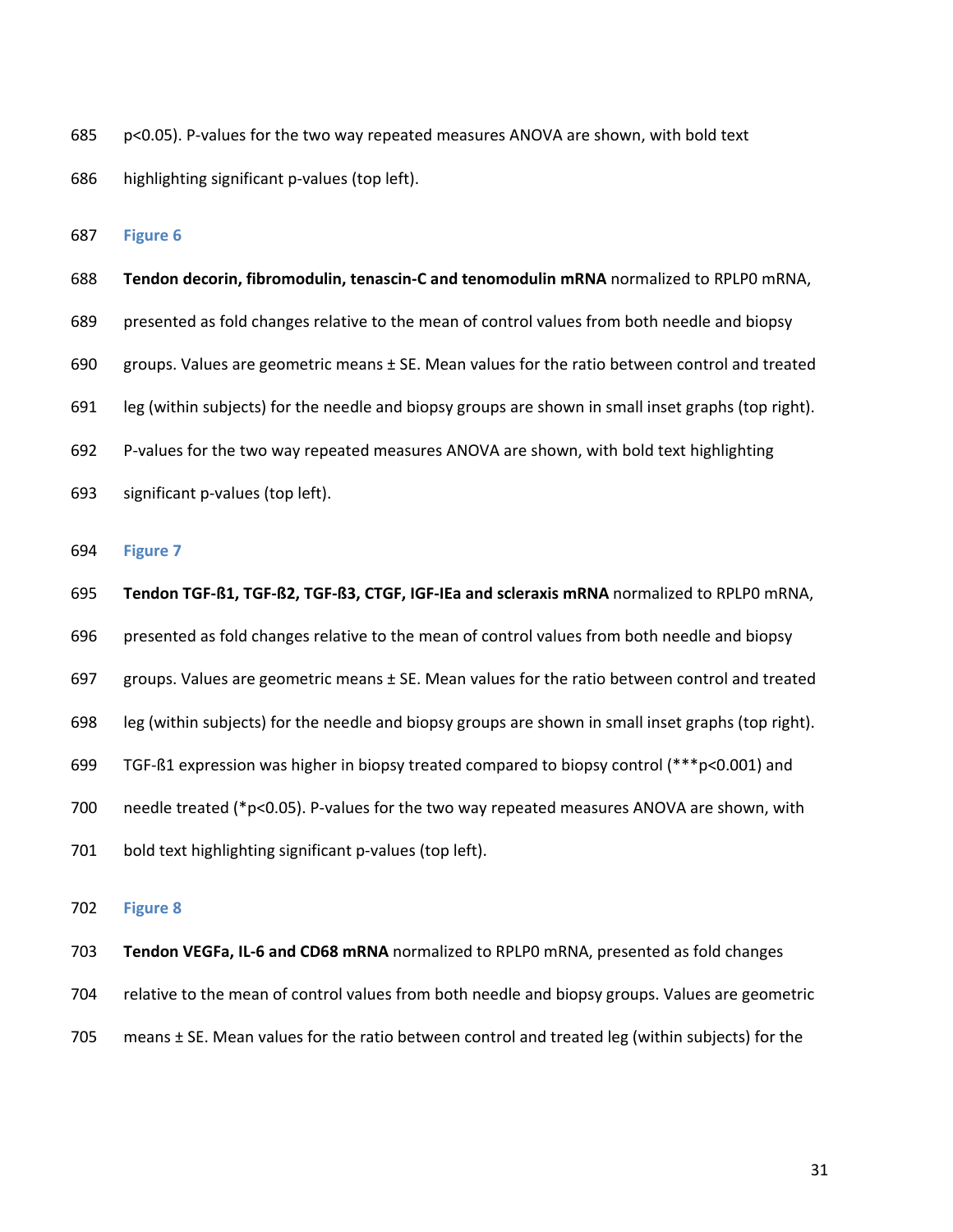- 706 needle and biopsy groups are shown in small inset graphs (top right). P-values for the two way
- 707 repeated measures ANOVA are shown (top left).

708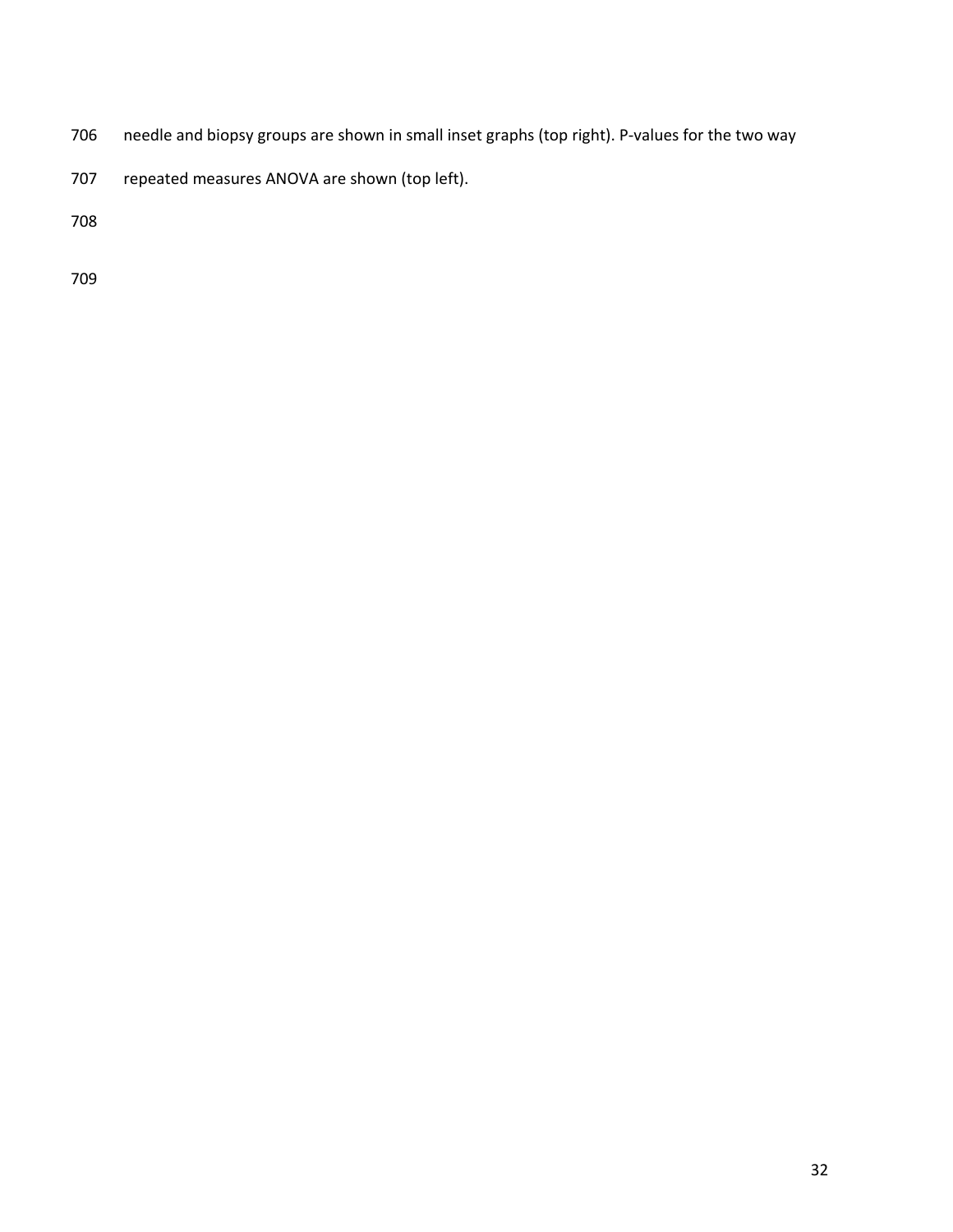710 Table 1

| mRNA Target                            | <b>Sense Primer</b>             | Anti-sense primer              | <b>Accession No.</b> |
|----------------------------------------|---------------------------------|--------------------------------|----------------------|
| <b>CD68</b>                            | CAGCTTTGGATTCATGCAGGACC         | <b>CTCTGCCCCAGGGGTGCTTG</b>    | NM 001040059.1       |
| Collagen I (COL1A1)                    | GGCAACAGCCGCTTCACCTAC           | GCGGGAGGACTTGGTGGTTTT          | NM 000088.3          |
| Collagen III (COL3A1)                  | CACGGAAACACTGGTGGACAGATT        | ATGCCAGCTGCACATCAAGGAC         | NM 000090.3          |
| Collagen XII (COL12A1)                 | CCCAGGTCCTCCTGGATACTGTGA        | GCAGCACTGGCGACTTAGAAAATGT      | NM 004370.5          |
| Connective tissue growth factor (CTGF) | TGCGAAGCTGACCTGGAAGAGA          | GCCGTCGGTACATACTCCACAGAA       | NM 001901.2          |
| Decorin (DCN)                          | GGTGGGCTGGCAGAGCATAAGT          | TGTCCAGGTGGGCAGAAGTCA          | NM 001920.3          |
| Fibromodulin (FMOD)                    | CAGTCAACACCAACCTGGAGAACC        | TGCAGAAGCTGCTGATGGAGAA         | NM 002023.4          |
| Fibronectin (FN1)                      | <b>TTTGCTCCTGCACATGCTTT</b>     | <b>TAGTGCCTTCGGGACTGGGTTC</b>  | NM 212482.1          |
| <b>GAPDH</b>                           | CCTCCTGCACCACCAACTGCTT          | GAGGGGCCATCCACAGTCTTCT         | NM 002046.5          |
| Insulin like growth factor-I (IGF1-Ea) | GACATGCCCAAGACCCAGAAGGA         | CGGTGGCATGTCACTCTTCACTC        | NM 001111284.1       |
| Interleukin-6 (IL6)                    | GAGGCACTGGCAGAAAACAACC          | CCTCAAACTCCAAAAGACCAGTGATG     | NM 000600.3          |
| Ki-67 (MKI67)                          | CGGAAGAGCTGAACAGCAACGA          | GCGTCTGGAGCGCAGGGATA           | NM 002417.4          |
| Matrix metalloproteinase 12 (MMP12)    | <b>TCAACACATTTCGCCTCTCTGCT</b>  | GGATTTGGCAAGCGTTGGTTCT         | NM 002426.4          |
| Matrix metalloproteinase-13 (MMP-13)   | CCTGATGACGATGTACAAGGGA          | TGGCATCAAGGGATAAGGAAGGG        | NM 002427.3          |
| <b>Myostatin (MSTN)</b>                | TGCTGTAACCTTCCCAGGACCA          | GCTCATCACAGTCAAGACCAAAATCC     | NM 005259.2          |
| Ribosomal protein, large, P0 (RPLP0)   | GGAAACTCTGCATTCTCGCTTCCT        | <b>CCAGGACTCGTTTGTACCCGTTG</b> | NM 001002.3          |
| Scleraxis (SCX)                        | CAGCCCAAACAGATCTGCACCTT         | <b>CTGTCTTTCTGTCGCGGTCCTT</b>  | NM 001080514.2       |
| Tenascin-C (TNC)                       | CAACCATCACTGCCAAGTTCACAA        | GGGGGTCGCCAGGTAAGGAG           | NM 002160.3          |
| <b>Tenomodulin (TNMD)</b>              | GAAGCGGAAATGGCACTGATGA          | TGAAGACCCACGAAGTAGATGCCA       | NM 022144.2          |
| Transforming growth factor-ß1 (TGFB1)  | GAGGTCACCCGCGTGCTAATG           | CACGGGTTCAGGTACCGCTTCT         | NM 000660.5          |
| Transforming growth factor-ß2 (TGFB2)  | CCCAAAAGCCAGAGTGCCTGAA          | ATGTAGCGCTGGGTTGGAGATG         | NM 001135599.2       |
| Transforming growth factor-ß3 (TGFB3)  | <b>CTGTGCGTGAGTGGCTGTTGAG</b>   | <b>CTCCATTGGGCTGAAAGGTGTG</b>  | NM 003239.3          |
| Tumor necrosis factor- $\alpha$ (TNF)  | <b>TTCCCCAGGGACCTCTCTCTAATC</b> | GAGGGTTTGCTACAACATGGGCTAC      | NM 000594.3          |
| Vascular endothelial GFa (VEGFA)       | ATGACGAGGGCCTGGAGTGTGT          | <b>CTCCTATGTGCTGGCCTTGGTG</b>  | NM 001025366.2       |

712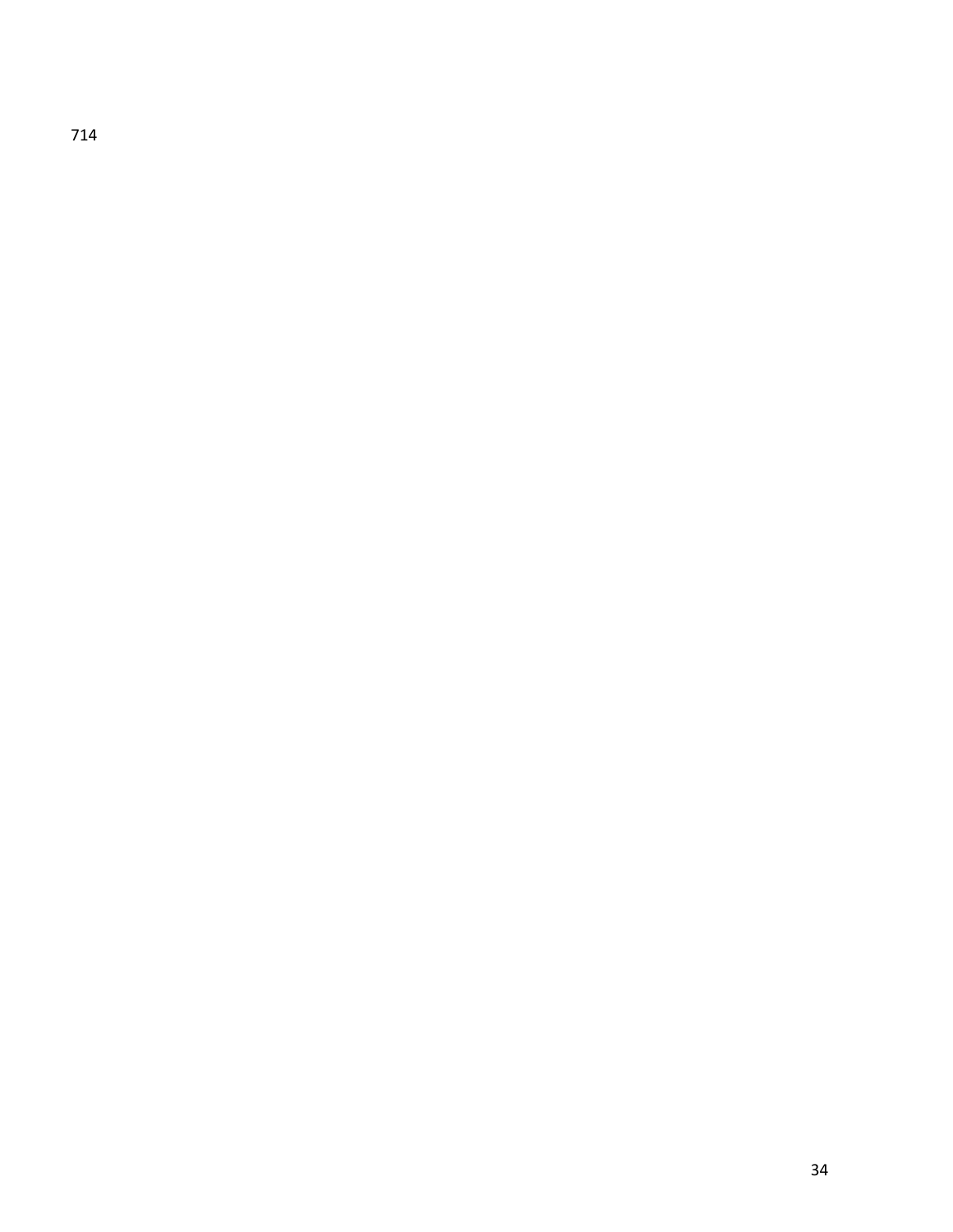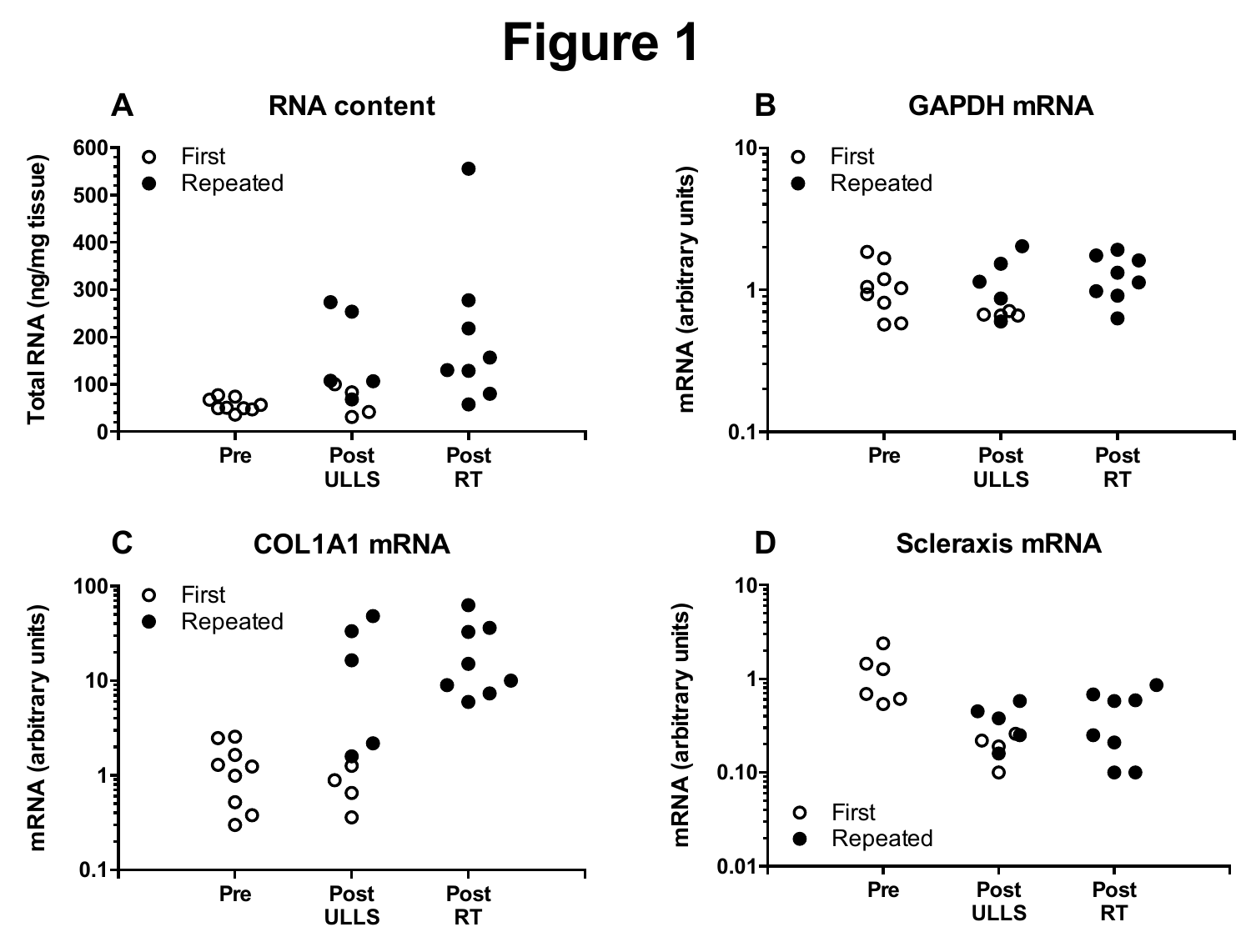Figure 2 - Study II overview

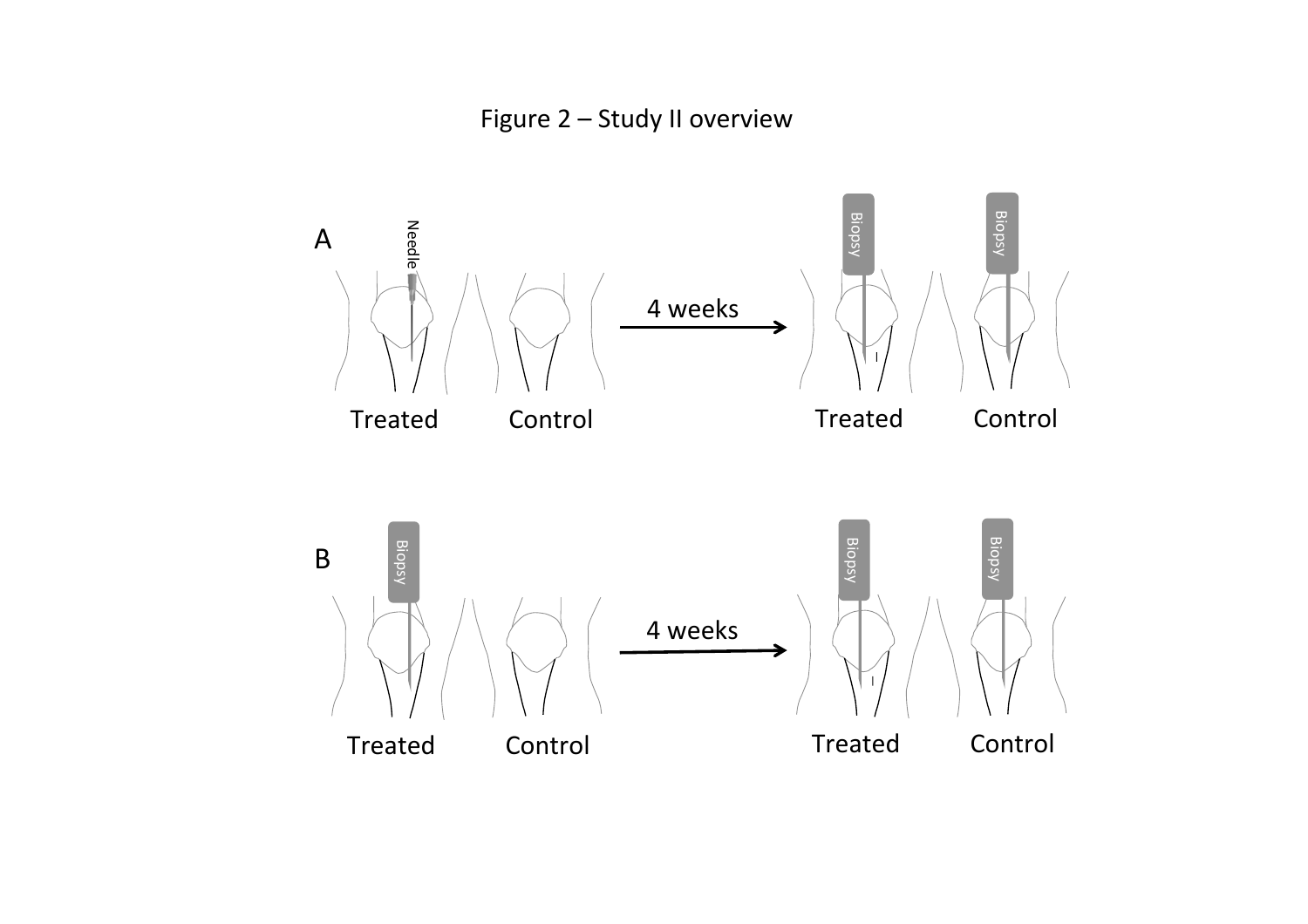## **GAPDH mRNA**

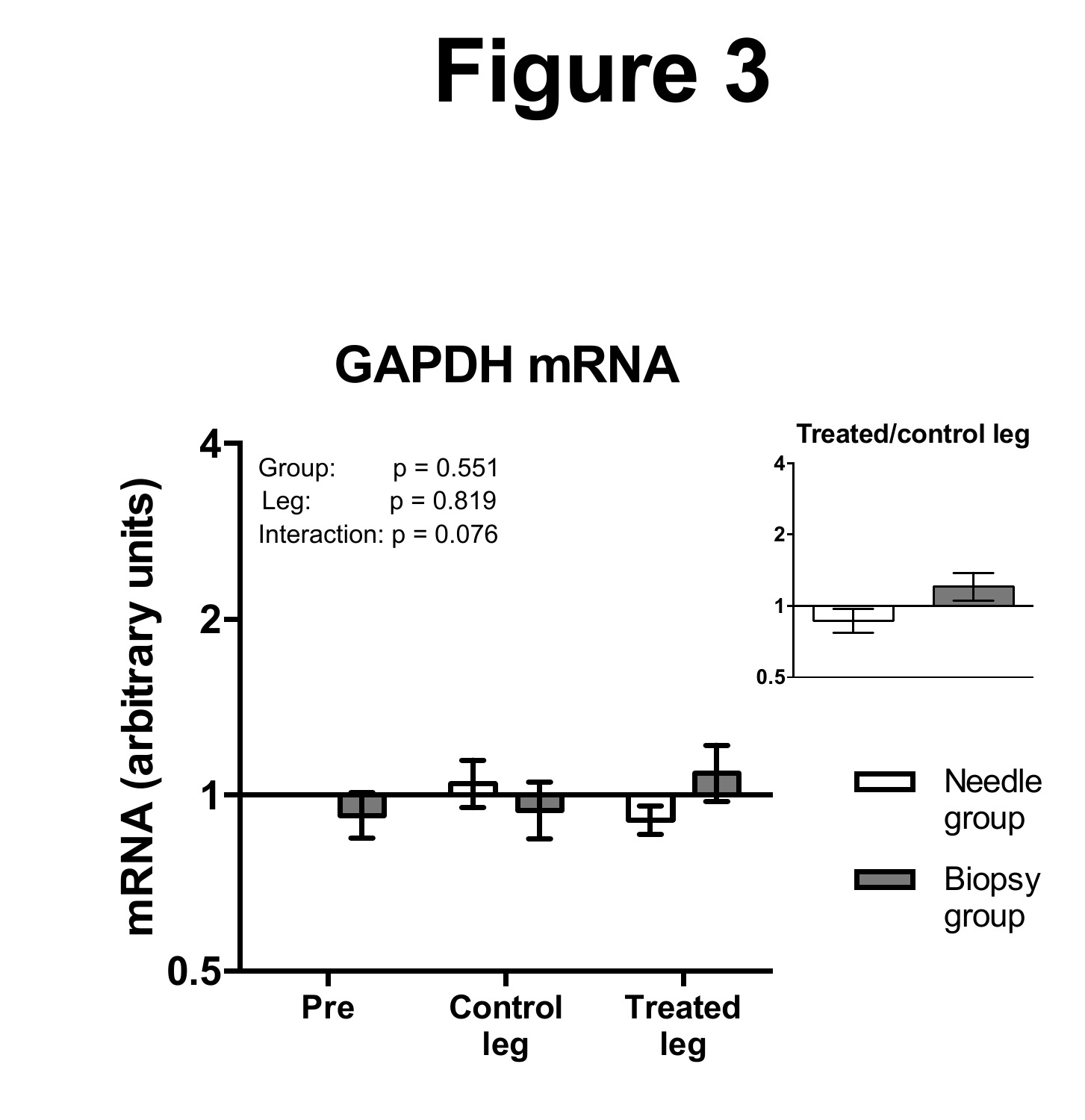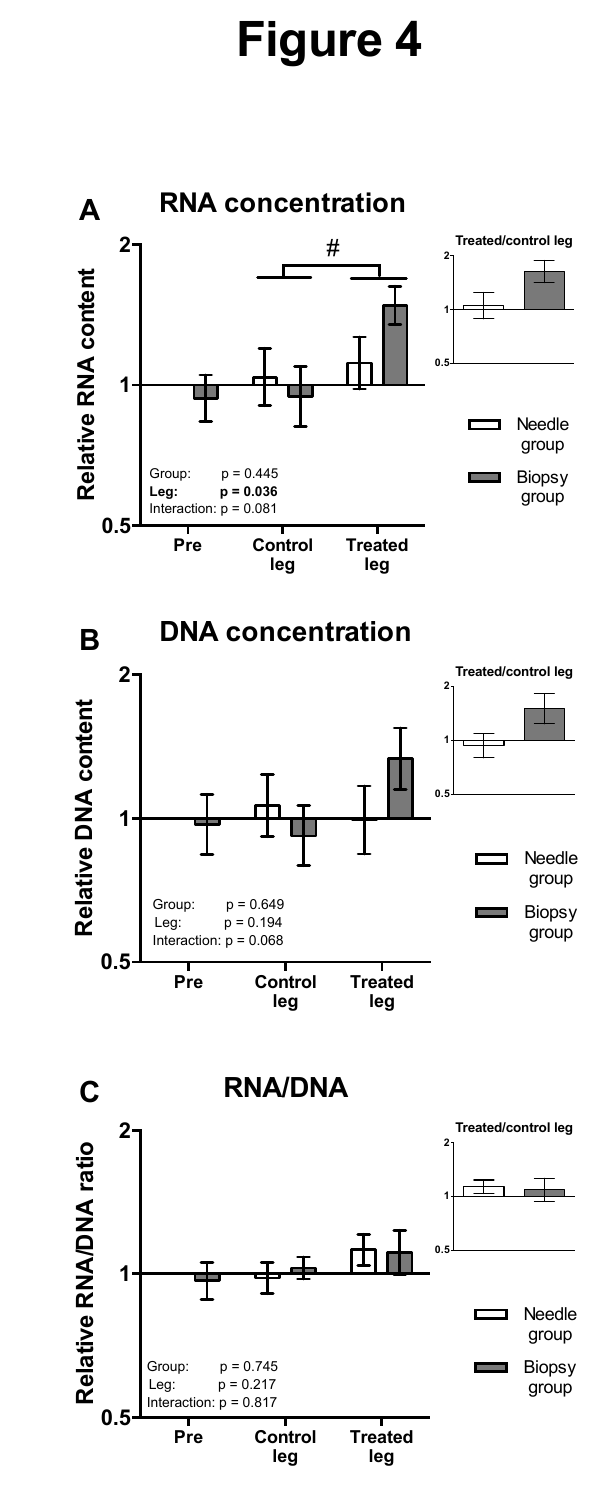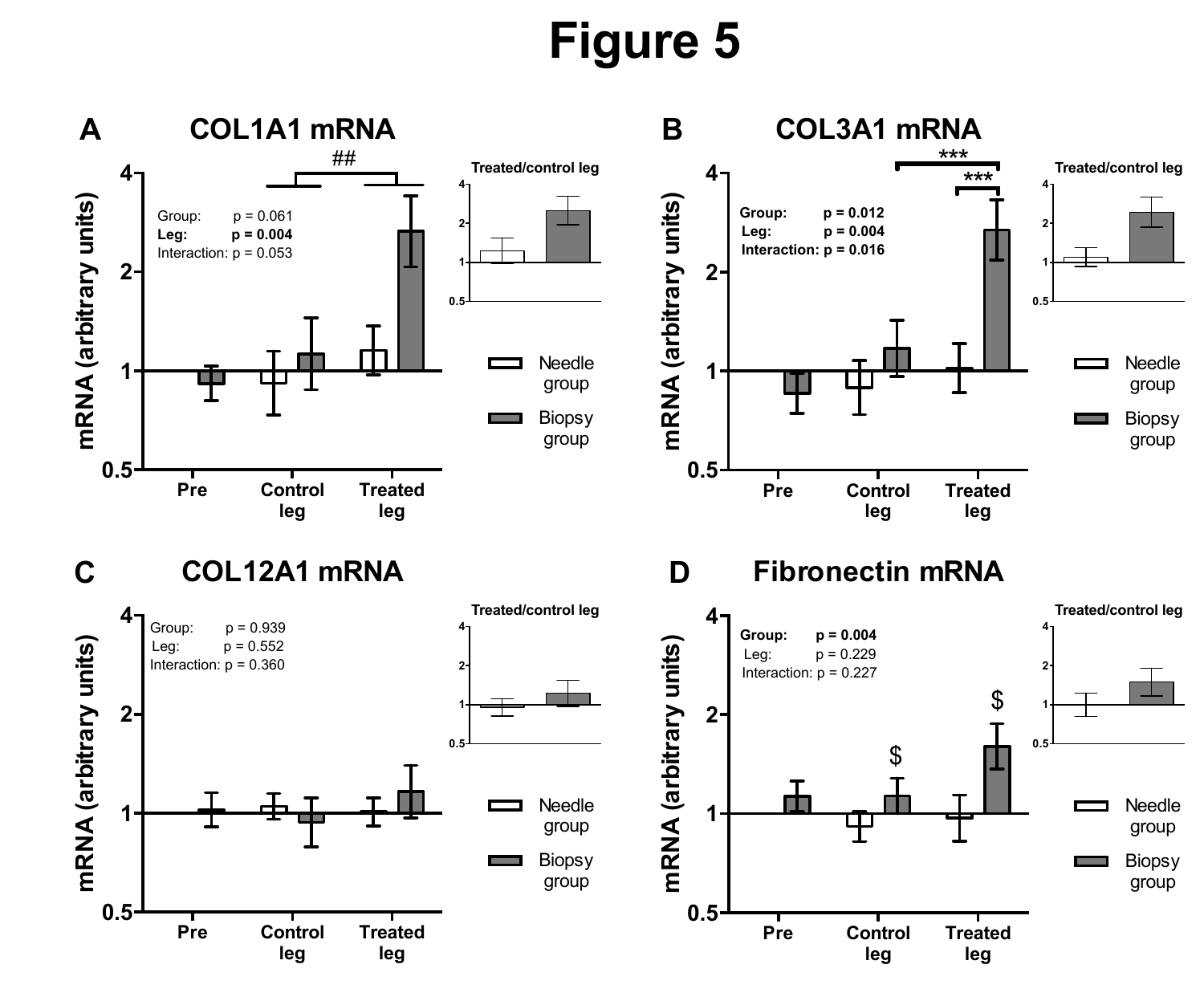

### **Fibromodulin mRNA**







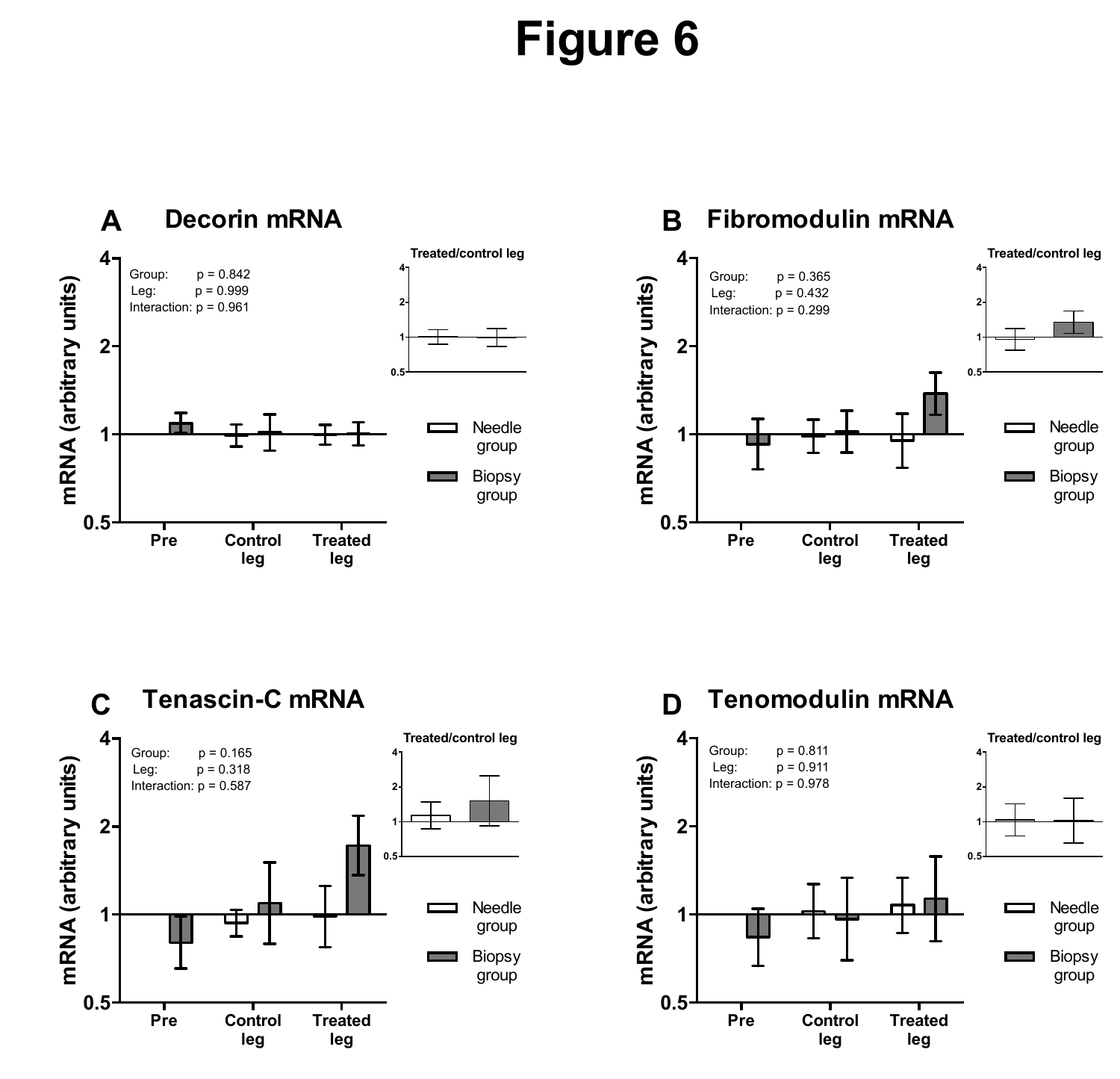